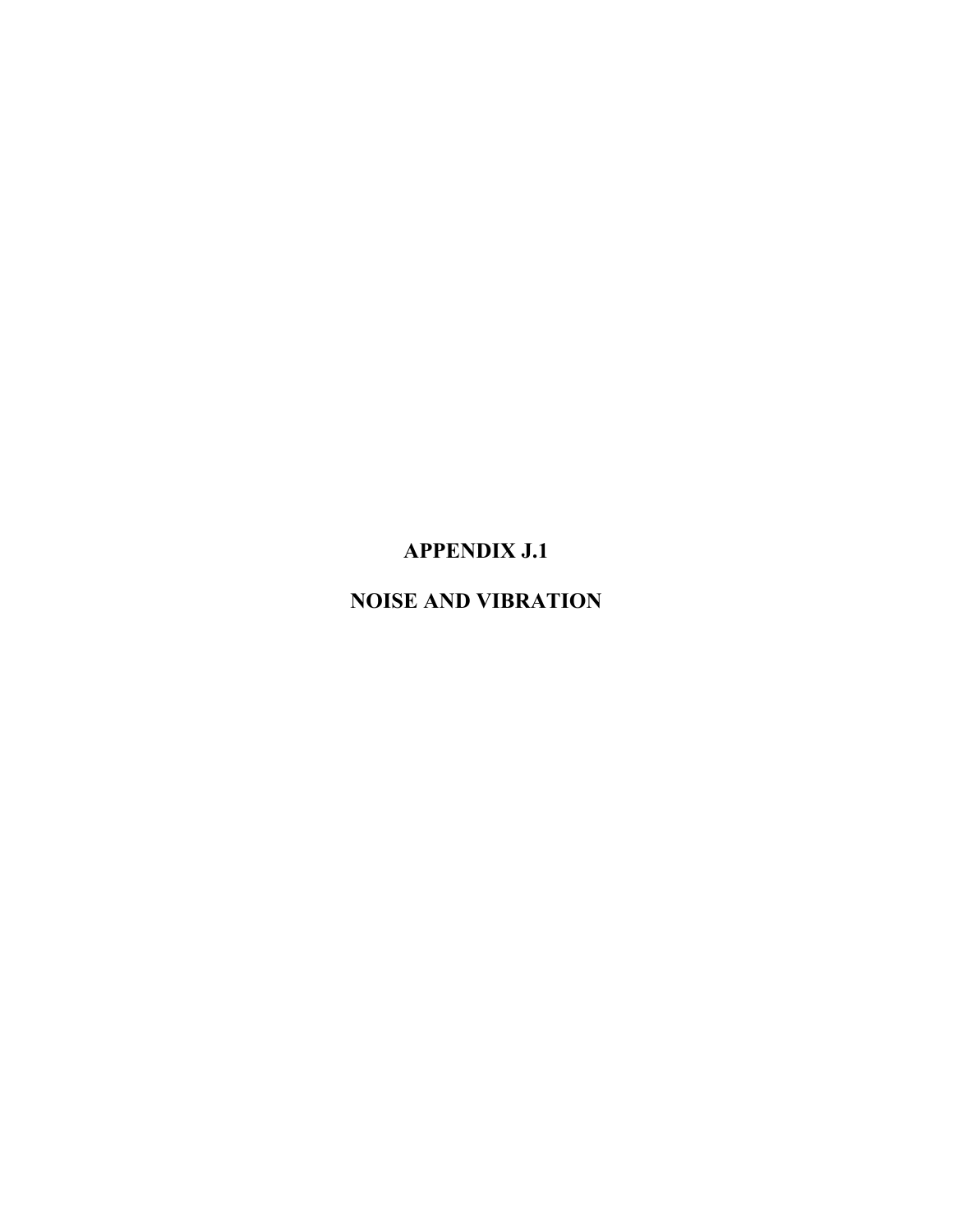### **Appendix J.1:** Noise and Vibration

## **A. INTRODUCTION**

This FEIS appendix was prepared to support the analyses provided in Chapter 12, "Noise and Vibration." The appendix is divided in two main sections: section B, which examines the potential for airborne noise impacts; and section C, which examines the potential for vibration and ground-borne noise impacts. Each section includes a discussion of fundamentals, standards, analysis methodology, and impact criteria, as well as an evaluation of potential impacts. (Potential impacts and various mitigation measures being explored by NYCT are discussed in detail in Chapter 12.)

# **B. AIRBORNE NOISE**

### **INTRODUCTION**

The analysis of airborne noise for the Second Avenue Subway was performed using the procedures set forth in the Federal Transit Administration (FTA) guidance manual, *Transit Noise and Vibration Impact Assessment*, April 1995. This FTA guidance document sets forth methodologies for analyzing airborne noise during construction and operation.

For analyzing a project's potential impacts during construction, the document provides a twostep process: a general assessment methodology and a detailed assessment methodology. The general noise assessment methodology is a screening methodology that examines noise from the two noisiest pieces of construction equipment operating during a 1-hour period to determine locations where there is the potential for impacts. At locations where the general assessment indicates the potential for impacts, the detailed noise assessment methodology is used to predict impacts and evaluate the effectiveness of mitigation with greater precision than can be achieved with the general noise assessment.

To examine potential impacts during operation, the FTA guidance document provides a threestep process for analysis: a noise screening procedure, a general noise assessment methodology, and a detailed analysis methodology. The screening procedure is used to determine whether any noise-sensitive receivers are within distances where impacts are likely to occur; the general noise assessment methodology is used to determine locations or rail segments where there is the potential for impacts; and the detailed noise analysis methodology is used to predict impacts and evaluate the effectiveness of mitigation with greater precision than can be achieved with the general noise assessment.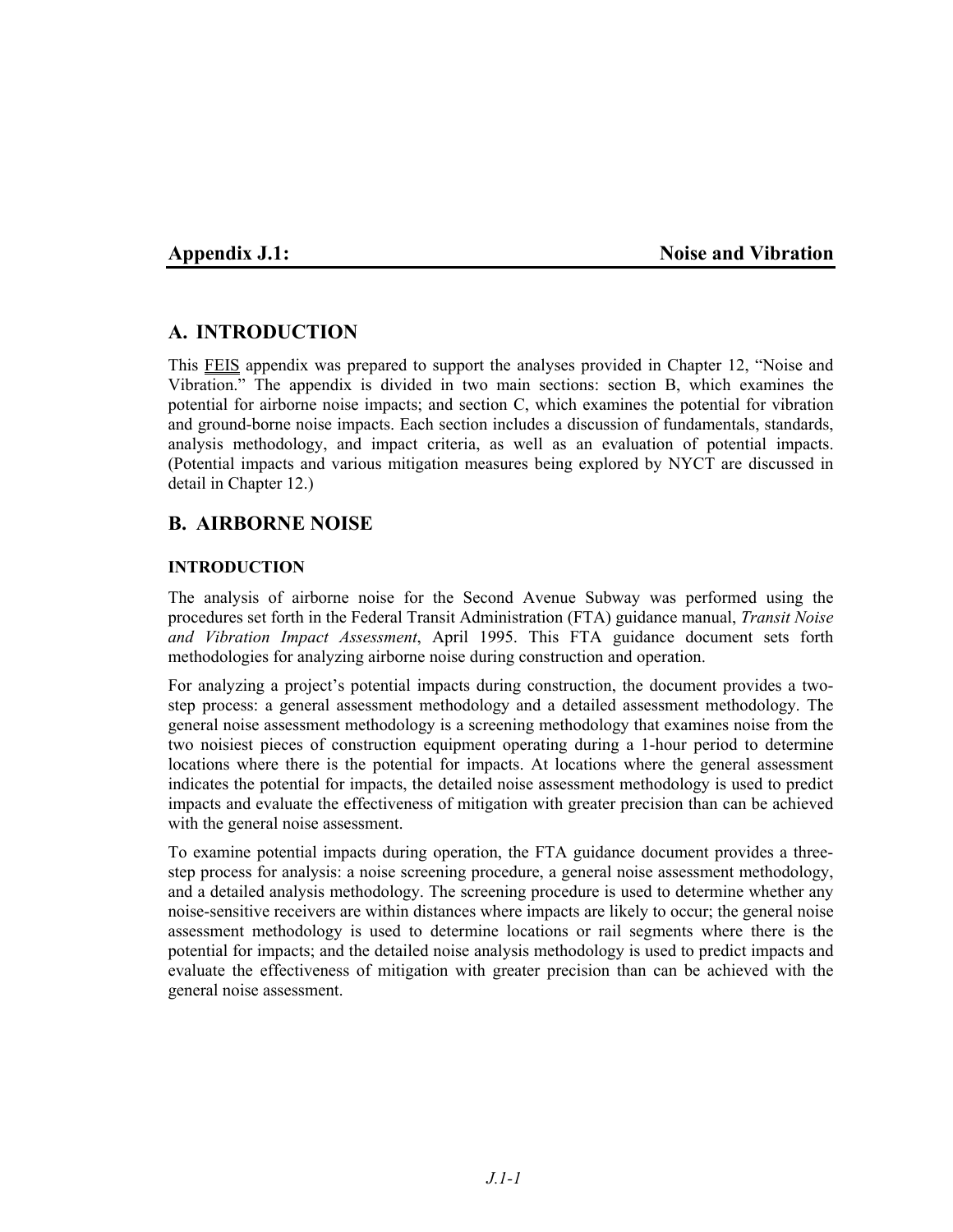### **STANDARDS AND CRITERIA FOR AIRBORNE NOISE**

### *NOISE FUNDAMENTALS*

Quantitative information on the effects of airborne noise on people is well documented. If sufficiently loud, noise may adversely affect people in several ways. For example, noise may interfere with human activities, such as sleep, speech communication, and tasks requiring concentration or coordination. It may also cause annoyance, hearing damage, and other physiological problems. Several noise scales and rating methods are used to quantify the effects of noise on people. These scales and methods consider such factors as loudness, duration, time of occurrence, and changes in noise level with time. However, all the stated effects of noise on people are subjective and depending on the individual.

Sound is a fluctuation in air pressure. Sound pressure levels are measured in units called "decibels" (dB). The particular character of the noise that we hear (a whistle compared with a French horn, for example) is determined by the speed, or "frequency," at which the air pressure fluctuates, or "oscillates." Frequency defines the oscillation of sound pressure in terms of cycles per second. One cycle per second is known as 1 Hertz (Hz). People can hear over a relatively limited range of sound frequencies, generally between 20 Hz and 20,000 Hz, and the human ear does not perceive all frequencies equally well. High frequencies (the whistle, for example) are more easily discerned and therefore more intrusive than many of the lower frequencies (the lower notes on the French horn, for example).

### *"A"-Weighted Sound Level (dBA)*

<u>.</u>

To bring a uniform noise measurement that simulates people's perception of loudness and annoyance, the decibel measurement is weighted to account for those frequencies most audible to the human ear. This is known as the A-weighted sound level, or "dBA," and it is the most often used descriptor of noise levels where community noise is the issue. As shown in Table J.1-1, the threshold of human hearing is defined as 0 dBA; very quiet conditions (as in a library, for example) are approximately 40 dBA; levels between 50 dBA and 70 dBA define the range of acceptable daily activity; levels above 70 dBA would be considered noisy, and then loud, intrusive, and deafening as the scale approaches 130 dBA. In considering these values, it is important to note that the dBA scale is logarithmic, meaning that each increase of 10 dBA actually describes a doubling of sound pressure. Thus, the background noise in an office, at 50 dBA, is perceived as twice as loud as a library at 40 dBA. For most people to perceive an increase in noise, it must be at least 3 dBA. At 5 dBA, the change will be readily noticeable.<sup>1</sup>

It is also important to understand that combinations of different sources are not additive, because of the dBA scale's logarithmic nature. For example, two noise sources—a vacuum cleaner operating at approximately 72 dBA and a telephone ringing at approximately 58 dBA—do not combine to create a noise level of 130 dBA, the equivalent of a jet airplane or air raid siren (see Table J.1-1). In fact, the noise produced by the telephone ringing may be masked by the noise of the vacuum cleaner and not be heard. The combination of these two noise sources would yield a noise level of 72.2 dBA. Noise levels are combined on a logarithmic scale.

<sup>&</sup>lt;sup>1</sup> Average ability to perceive changes in noise levels from Bolt Beranek and Neuman, Inc., *Fundamentals and Abatement of Highway Traffic Noise, Report No. PB-222-703.* Prepared for the Federal Highway Administration, June 1973.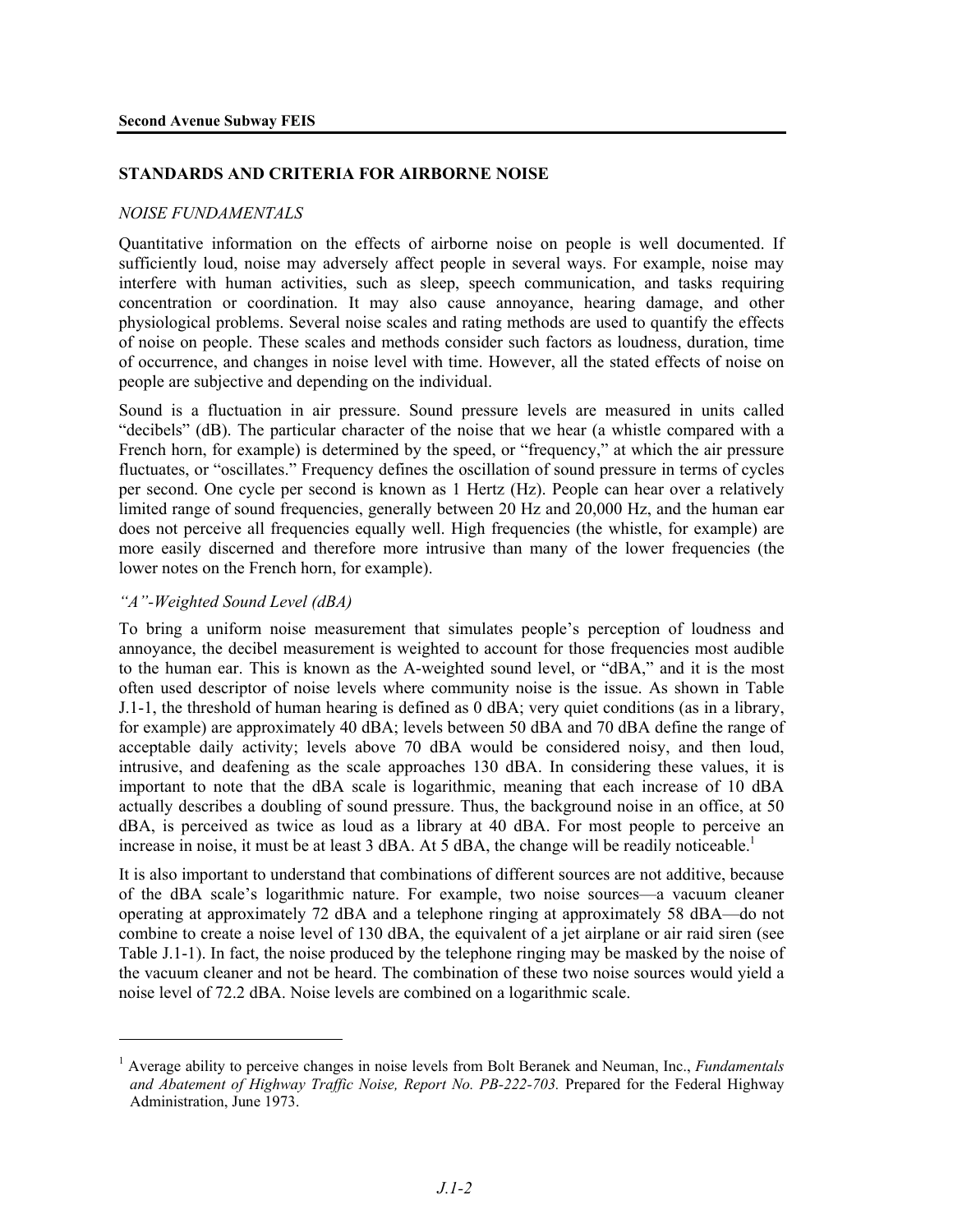| COMMON INDISE LEVEIS                                                                                                                |       |  |
|-------------------------------------------------------------------------------------------------------------------------------------|-------|--|
| <b>Sound Source</b>                                                                                                                 | (dBA) |  |
|                                                                                                                                     |       |  |
| Military jet, air raid siren                                                                                                        | 130   |  |
|                                                                                                                                     |       |  |
| Amplified rock music                                                                                                                | 110   |  |
|                                                                                                                                     |       |  |
| Jet takeoff at 330 feet, or a passing subway train from a subway<br>platform                                                        | 100   |  |
| Freight train at 100 feet                                                                                                           | 95    |  |
| Train horn at 100 feet                                                                                                              | 90    |  |
| Heavy truck or lawn mower at 50 feet                                                                                                |       |  |
| Busy city street or loud shout                                                                                                      | 80    |  |
|                                                                                                                                     |       |  |
| Highway traffic at 50 feet, train                                                                                                   | 70    |  |
|                                                                                                                                     |       |  |
| Predominantly industrial area                                                                                                       | 60    |  |
| Light car traffic at 50 feet, city or commercial areas or residential<br>areas close to industry                                    |       |  |
| Background noise in an office                                                                                                       | 50    |  |
| Suburban areas with medium density transportation                                                                                   |       |  |
| Public library                                                                                                                      | 40    |  |
|                                                                                                                                     |       |  |
| Soft whisper at 16 feet                                                                                                             | 30    |  |
|                                                                                                                                     |       |  |
| Threshold of hearing                                                                                                                | 0     |  |
| Note: A 10 dBA increase in level appears to double the loudness, and a 10 dBA<br>decrease halves the apparent loudness.<br>Sources: |       |  |
| Cowan, James P., Handbook of Environmental Acoustics. Van Nostrand Reinhold,<br>New York, 1994.                                     |       |  |
| Egan, M. David, Architectural Acoustics. McGraw-Hill Book Company, 1988.                                                            |       |  |

| Table J.1-1                |
|----------------------------|
| <b>Common Noise Levels</b> |

### *Effects of Distance on Noise*

Noise varies with distance. For example, highway traffic 50 feet away from a receptor (such as a person listening to the noise) typically produces sound levels of approximately 70 dBA. The same highway noise measures 66 dBA at a distance of 100 feet. This decrease is known as "drop-off." The outdoor drop-off rate for moving noise sources, such as traffic, is a decrease of 4.5 dBA for every doubling of distance between the noise source and receiver. For stationary noise sources, such as amplified rock music, the outdoor drop-off rate is a decrease of 6.0 dBA for every doubling of distance between the noise source and receiver.

### *Noise Descriptors Used in Impact Assessment*

Because the sound-pressure level unit of dBA describes a noise level at just one moment but since very few noises are constant, other ways of describing noise over more extended periods have been developed. One way of describing fluctuating sound is to describe the fluctuating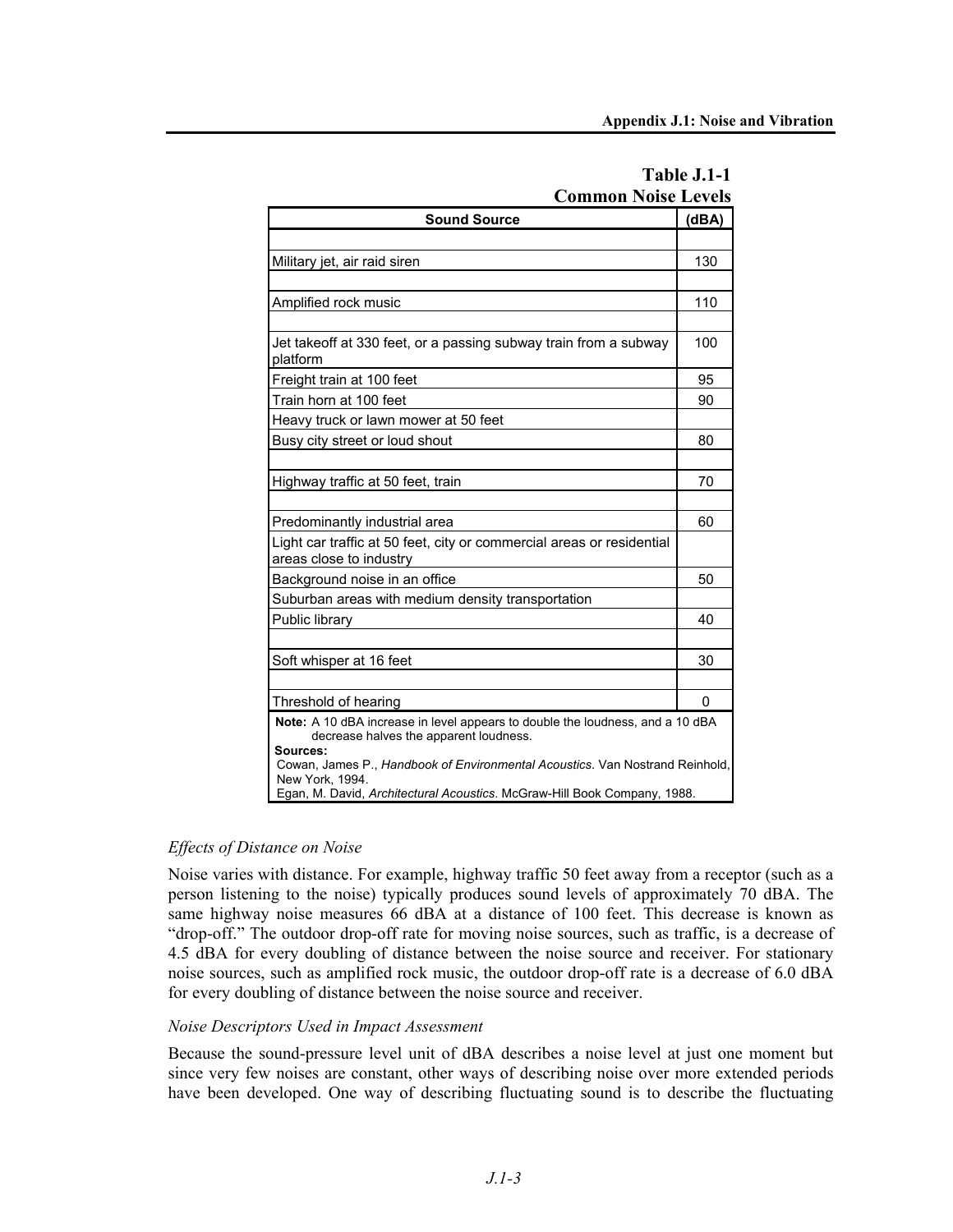noise heard over a specific period as if it were a steady, unchanging sound (i.e., as if it were averaged over that time period). For this condition, a descriptor called the "equivalent sound level,"  $L_{eq}$ , can be computed.  $L_{eq}$  is the constant sound level that, in a given situation and period (e.g., 1 hour, denoted by  $L_{eq(1)}$ , or 24 hours, denoted as  $L_{eq(24)}$ ), conveys the same sound energy as the actual time-varying sound. Statistical sound level descriptors, such as  $L_1$ ,  $L_{10}$ ,  $L_{50}$ ,  $L_{90}$ , and  $L<sub>x</sub>$ , are sometimes used to indicate noise levels that are exceeded 1, 10, 50, 90, and x percent of the time, respectively. Discrete event peak levels are given as  $L_{01}$  levels.

For impact analyses where noise levels are predicted to exceed a given impact criterion, the relationship between  $L_{eq}$  and level of exceedance is worth noting. Because  $L_{eq}$  is defined in energy rather than straight numerical terms, it is not simply related to the level of exceedance. If the noise fluctuates very little,  $L_{eq}$  will approximate  $L_{50}$ , or the median level ( $L_{50}$  indicates noise levels that are exceeded 50 percent of the time). If the noise fluctuates broadly, the  $L_{eq}$  will be approximately equal to the  $L_{10}$  value. If extreme fluctuations are present, the  $L_{eq}$  will exceed  $L_{90}$ or the background level by 10 or more decibels. Thus, the relationship between  $L_{eq}$  and the levels of exceedance will depend on the character of the noise. In community noise measurements, it has been observed that the L<sub>eq</sub> is generally between L<sub>10</sub> and L<sub>50</sub>. The relationship between L<sub>eq</sub> and exceedance levels is used to characterize the noise sources and to determine the nature and extent of their impact at all receptor locations.

A descriptor for cumulative 24-hour exposure is the day-night sound level, abbreviated as  $L_{dn}$ . This is a 24-hour measure that accounts for the moment-to-moment fluctuations in A-weighted noise levels due to all sound sources during 24 hours, combined. Mathematically, the  $L_{dn}$  noise level is the energy average of all  $L_{eq(1)}$  noise levels over a 24-hour period, where nighttime noise levels (10 PM to 7 AM) are increased by 10 dBA before averaging.

Following FTA guidance, the maximum 1-hour equivalent sound level  $(L_{eq(1)})$  or the day-night sound level  $(L<sub>dn</sub>)$  is used for impact assessment, depending on land use category as described below.

### *NOISE STANDARDS AND CRITERIA*

Airborne noise levels associated with the construction and operation of the proposed Second Avenue Subway are subject to the noise criteria defined by the FTA. In addition, noise levels from some construction equipment are regulated by the Noise Control Act of 1972, 49 USC § 4901 et. seq. These are both addressed in detail in Chapter 12.

### **AIRBORNE NOISE PREDICTION METHODOLOGY**

Following the procedures set forth in FTA's guidance manual, existing noise levels were first determined by field measurement. Then, project-generated noise levels from construction activities and subway operations were calculated. Finally, those levels were evaluated using the impact criteria discussed above to determine the project's potential for significant adverse impacts. This methodology is discussed in more detail below.

### *DETERMINATION OF EXISTING NOISE LEVELS*

Noise measurements were performed at various receptor locations along the Second Avenue Subway alignment to establish existing conditions. In each case, traffic on adjacent roadways and streets was the dominant noise source.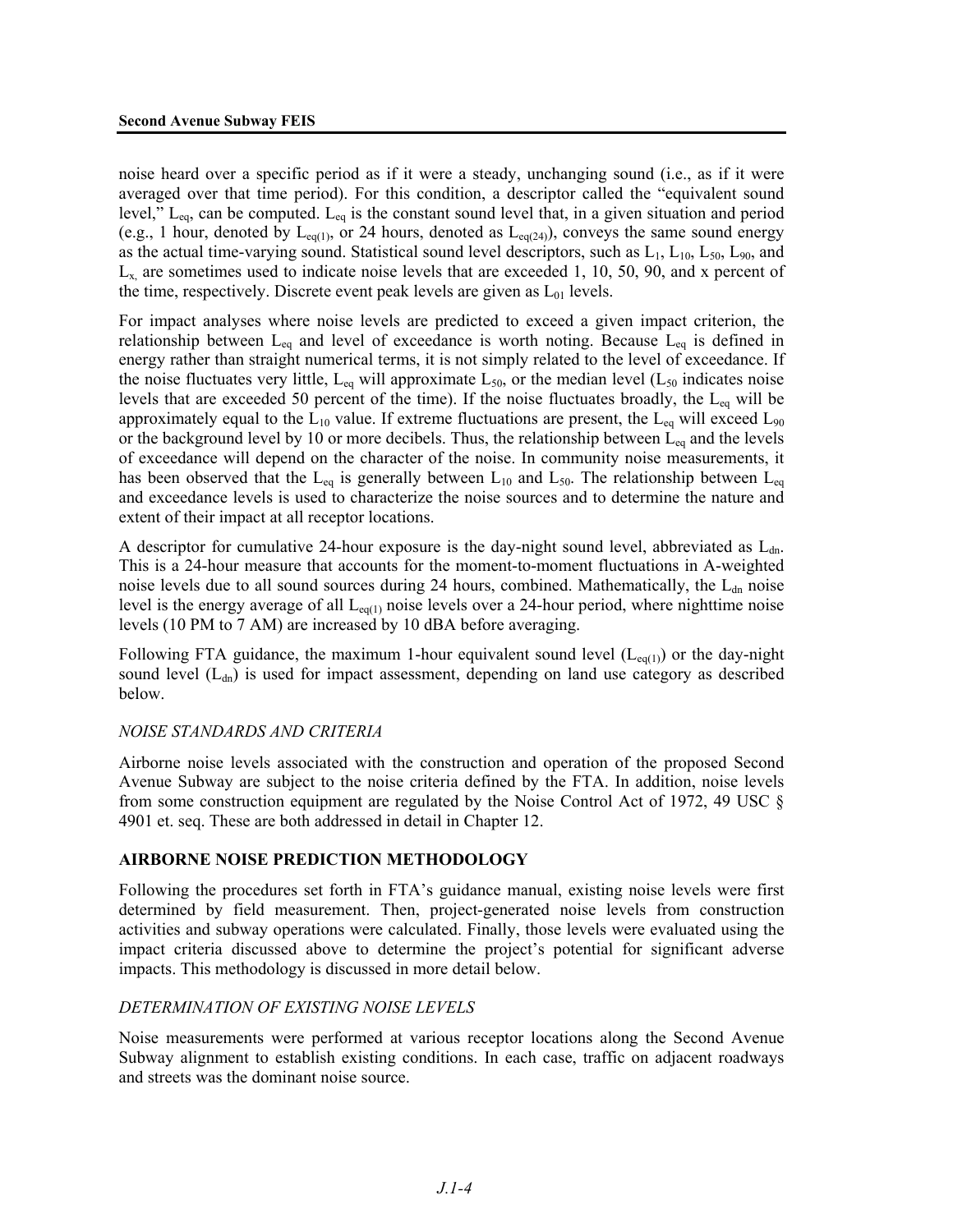### *Selection of Noise Receptors*

As described in Chapter 12, a total of 17 receptor locations were chosen along the project alignment; these sites, which are distributed across the various neighborhood study areas, were selected for assessment because they encompass the range of conditions that could occur along the entire alignment. (Information regarding the location of residences, institutions, historic resources, and other sensitive receptors is provided in Chapter 6, "Social and Economic Conditions," and Chapter 9 "Historic Resources" of this FEIS.) In many areas of Manhattan, institutional land uses that can be classified as land use category 3 (see Table 12-1) are adjacent to residences, which are classified as land use category 2. The locations chosen as noise receptors are summarized in Table J.1-2 (which also indicates each site's FTA land use category) and shown in Figures 12-2 and 12-3 in Chapter 12.

### *Noise Monitoring*

Noise monitoring was conducted at all 17 noise receptor sites. While the majority of analysis locations for ambient noise levels were measured in 2002, at some locations, measurements made in November 1997 as part of the Major Investment Study (MIS) and Draft Environmental Impact Statement (DEIS) for the Manhattan East Side Transit Alternatives (MESA) study were also used for this assessment. This approach is warranted given that in New York City, existing noise levels at all locations within the study area are primarily a function of traffic volumes. As a result, significant changes in traffic conditions would have to occur for any appreciable change in noise levels to be experienced. For example, without others changes in background conditions, a fairly insignificant increase in ambient noise levels of 1 dBA would require an increase in traffic volumes of over 25 percent. Since traffic generally increases in Manhattan by about 0.5 percent per year, the 1997 measured values are likely within about 0.1 dBA of 2002 measured values, an imperceptible difference. In addition, use of the 1997 data at some locations provided for a more accurate assessment of the noise levels that would normally be expected in the study area because they do not reflect the altered traffic patterns that have occurred in some portions of the study area as a result of the September 11, 2001, terrorist attacks.

As shown in Table J.1-2, noise levels at each site were measured using either a continuous 24 hour noise measurement or for four 20-minute periods during the AM peak, midday, PM peak, and nighttime. At receptor sites 1, 3, 6, 7, 11, 13, and 16, a continuous 24-hour noise measurement was made. At receptor sites 2, 4, 5, 8, 9, 10, 12, 14, 15, and 17, measurements were made during four 20-minute periods during the day and nighttime, and 24-hour  $L_{dn}$  values were estimated based on these values. In addition, at receptor site 12, 10-minute measurements were made throughout the AM and PM peak hour to confirm that for locations in Manhattan, 20 minute measured noise levels are representative of 1-hour measured levels.

Measurements were performed on weekdays (generally, Tuesday, Wednesday, or Thursday) to avoid weekend and holiday conditions, which might bias the measurements. As discussed above, at some locations measurements made in November 1997 as part of the MESA DEIS were used, and at some locations measurements were made in February, May, and June 2002 specifically for this FEIS.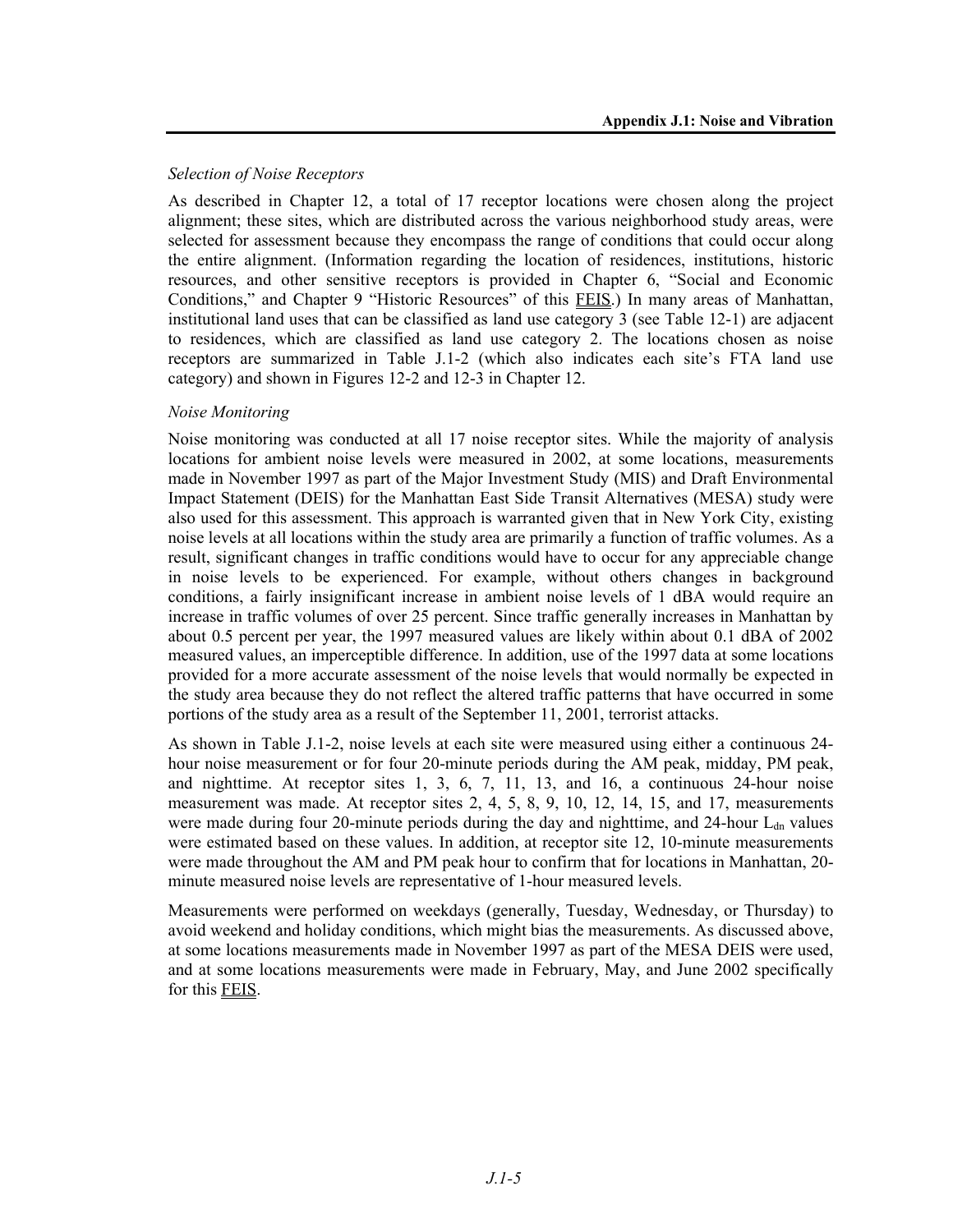|                |                                                                                                                                                                                   |                                                |                                                        | <b>Noise Receptor Sites and Locations</b> |                                     |
|----------------|-----------------------------------------------------------------------------------------------------------------------------------------------------------------------------------|------------------------------------------------|--------------------------------------------------------|-------------------------------------------|-------------------------------------|
| <b>Site</b>    | Location                                                                                                                                                                          | Zone                                           | <b>FTA</b><br><b>Land Use</b><br>Category <sup>1</sup> | Type of<br><b>Measurement</b>             | Year of<br>Measurement <sup>2</sup> |
| 1              | Second Ave between 128th and 127th Sts                                                                                                                                            | East Harlem                                    | 3                                                      | 24-Hour                                   | 2002                                |
| $\overline{2}$ | 125th St between Park and Lexington Aves                                                                                                                                          | East Harlem                                    | $\overline{2}$                                         | 20-Minutes                                | 2002                                |
| 3              | Second Ave between 117th and 116th Sts                                                                                                                                            | East Harlem                                    | $\overline{c}$                                         | 24-Hour                                   | 2002                                |
| $\overline{4}$ | Second Ave between 109th and 107th Sts                                                                                                                                            | East Harlem                                    | $\overline{2}$                                         | 20-Minutes                                | 1997                                |
| 5              | Second Ave between 99th and 97th Sts                                                                                                                                              | East Harlem                                    | $\overline{c}$                                         | 20-Minutes                                | 1997                                |
| 6              | Second Ave between 96th and 95th Sts                                                                                                                                              | Upper East Side                                | $\overline{2}$                                         | 24-Hour                                   | 2002                                |
| 7              | Second Ave between 79th and 78th Sts                                                                                                                                              | Upper East Side                                | 3                                                      | 24-Hour                                   | 1997                                |
| 8              | 66th St between Second and Third Aves                                                                                                                                             | Upper East Side                                | $\overline{2}$                                         | 20-Minutes                                | 2002                                |
| 9              | Second Ave between 65th and 64th Sts                                                                                                                                              | Upper East Side                                | $\overline{2}$                                         | 20-Minutes                                | 1997                                |
| 10             | Second Ave between 55th and 54th Sts                                                                                                                                              | <b>East Midtown</b>                            | $\overline{2}$                                         | 20-Minutes                                | 1997                                |
| 11             | Second Ave between 34th and 33rd Sts                                                                                                                                              | East Midtown                                   | $\overline{2}$                                         | 24-Hour                                   | 2002                                |
| 12             | Second Ave between 29th and 28th Sts                                                                                                                                              | Gramercy Park/<br>Union Square                 | $\overline{2}$                                         | 20-Minutes                                | 1997                                |
| 13             | Second Ave between 2nd and 1st Sts                                                                                                                                                | East Village/<br>Lower East<br>Side/Chinatown  | $\overline{2}$                                         | 24-Hour                                   | 2002                                |
| 14             | Chrystie St between Delancey and<br><b>Rivington Sts</b>                                                                                                                          | East Village/<br>Lower East<br>Side/Chinatown  | $\overline{2}$                                         | 20-Minutes                                | 2002                                |
| 15             | Forsyth St between Delancey and<br><b>Rivington Sts</b>                                                                                                                           | East Village/<br>Lower East<br>Side/ Chinatown | $\overline{2}$                                         | 20-Minutes                                | 2002                                |
| 16             | Water St between Beekman and Fulton Sts                                                                                                                                           | Lower<br>Manhattan                             | 2                                                      | 24-Hour                                   | 1997                                |
| 17             | Water St between Pine and Wall Sts                                                                                                                                                | Lower<br>Manhattan                             | $\overline{2}$                                         | 20-Minutes                                | 1997                                |
| Note:          | For definition of land use categories, see Table 12-2.<br>$^2$ Measurements were made in 1997 as part of the original MESA MIS/DEIS and in 2002 to supplement those<br>locations. |                                                |                                                        |                                           |                                     |

# **Table J.1-2 Noise Receptor Sites and Locations**

### *Calculation of Ldn Noise Levels*

L<sub>dn</sub> noise levels can be calculated directly from 24-hour noise levels, but must be approximated if noise levels are not measured over a 24-hour period. The FTA guidance manual provides equations to approximate the  $L_{dn}$  noise level using either a peak, midday, and nighttime hourly  $L_{eq}$  noise level or daytime, early nighttime, or late nighttime  $L_{eq}$  value. At receptor sites where continuous 24-hour measurement data were not conducted and where  $L_{dn}$  values were needed, the procedures contained in the FTA guidance manual were used to calculate the  $L<sub>dn</sub>$  noise levels.

### *MODELING TO PREDICT FUTURE CONDITIONS FOR THE NO BUILD ALTERNATIVE AND PROPOSED PROJECT*

For noise, future conditions common to all alternatives (including the so-called "No Build" Alternative) reflect background changes in traffic that would occur by the year 2025. A proportional modeling technique was used to determine approximate changes in noise levels due to predicted future changes in traffic volumes without the proposed Second Avenue Subway.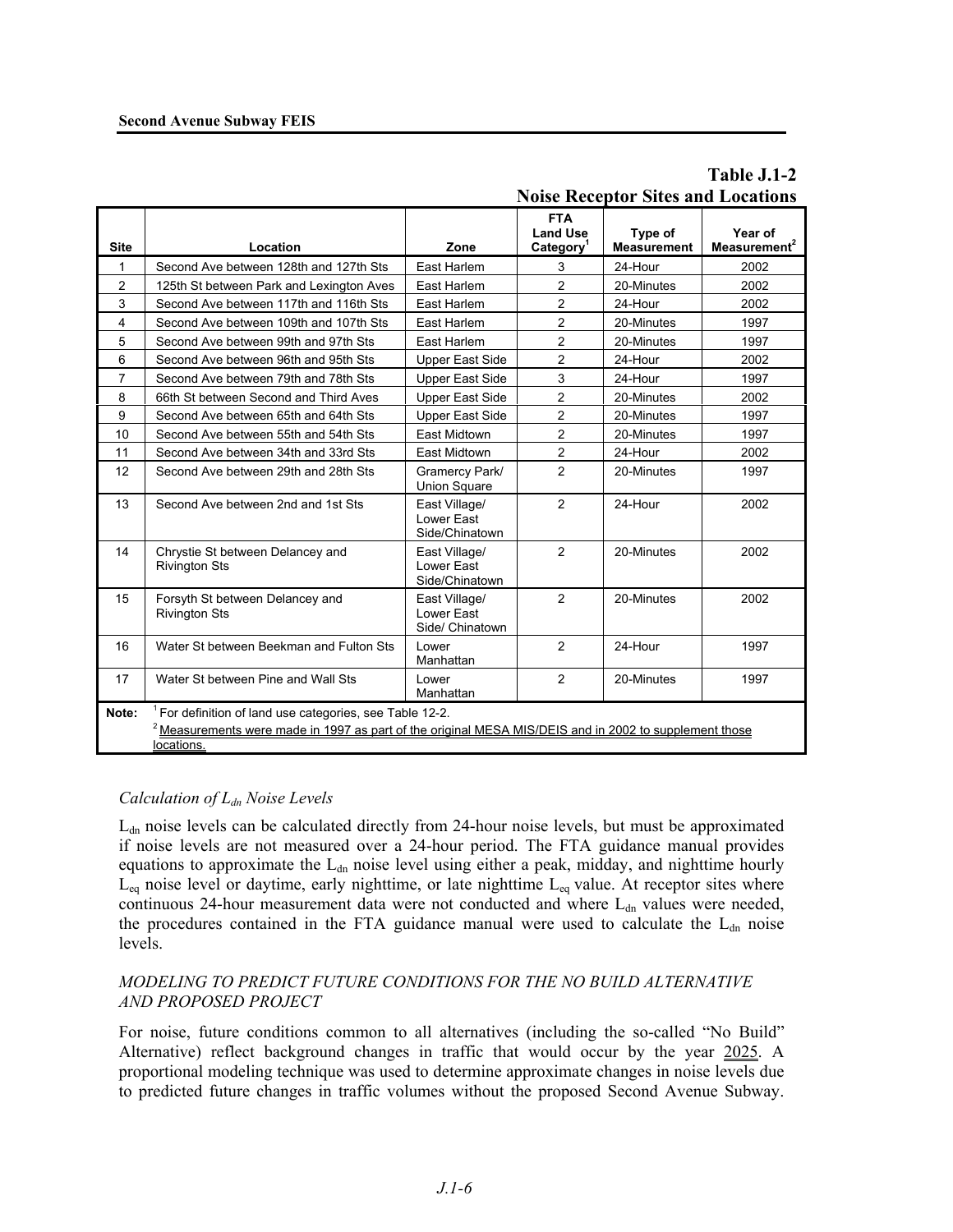Using this technique, project-generated traffic noise levels during construction were then calculated using existing noise levels, existing traffic data, and estimated future traffic data. In general, with this technique, vehicular traffic volumes were converted into passenger car equivalent (PCE) values, for which one medium-duty truck (having a gross weight between 9,900 and 26,400 pounds) was assumed to generate the noise equivalent of 13 cars, and one heavy-duty truck (having a gross weight of more than 26,400 pounds) was assumed to generate the noise equivalent of 47 cars, and each bus was assumed to generate the noise equivalent of 18 cars. Project-generated noise levels from traffic sources were calculated using a formula based on methodologies recommended in New York City's *City Environmental Quality Review (CEQR) Technical Manual* (October 2001).

Because sound levels use a logarithmic scale, this model proportions logarithmically with traffic changes. For example, if the existing traffic volume on a street is 100 PCE with a noise level of 70 dBA, and if the future traffic volumes for No Build and Build conditions were 120 PCE and 150 PCE, respectively, then the No Build noise level would be 70.8 dBA, the Build noise level would be 71.8 dBA, and the project-generated noise level would be 64.8 dBA. This example assumes that traffic is the dominant noise source at a particular location, a condition that is true at all of the receptor locations for the Second Avenue Subway.

### *MODELING TO PREDICT IMPACTS DUE TO CONSTRUCTION ACTIVITIES*

Airborne noise from construction activities was estimated following the methodologies set forth in the April 1995 FTA guidance manual. See Chapter 12 for details.

### *MODELING TO PREDICT IMPACTS DUE TO SUBWAY OPERATIONS*

Airborne noise from subway operations was also analyzed using the methodologies set forth in the FTA guidance manual. The analysis considered three major noise sources associated with subway operations: noise from fixed-rail operations, noise from mechanical equipment operations, and noise from subway train yards.

For noise from fixed-rail operations, due to the short distances between sources and sensitive noise receptors, the detailed noise analysis methodology (rather than the screening analysis procedures or general noise assessment methodology contained in the FTA guidance manual) was used to determine project-generated noise levels and to examine potential impacts. Following the FTA methodology, computation of  $L_{eq(1)}$  and  $L_{dn}$ , noise levels for free-field acoustic conditions (no reflections) from fixed-rail sources were calculated at 50 feet, using the specified equations, which account for the type of track, the average number of cars per train, and the number of trains per hour during the day and at night. Noise levels calculated at 50 feet were corrected for the actual distance to the receptor.

At locations adjacent to the proposed subway line, noise from rail vehicle operations would reverberate in the enclosed space of the underground rail tunnels and stations. Noise levels calculated as described above predict noise that results from the source, but do not take into account reverberation effects from the tunnels and stations, nor do they account for attenuation effects of the ventilation shafts and station entrances. Reverberation effects of the tunnel and stations would cause significantly higher noise levels that would be the result of the source noise and the reflected noise. To account for this phenomenon, the reflected effect, approximately 6 dBA, was added to the free-field predicted noise levels and adjusted for noise receptor locations based on distance and acoustical attenuation through a station entrance, ventilation shaft, or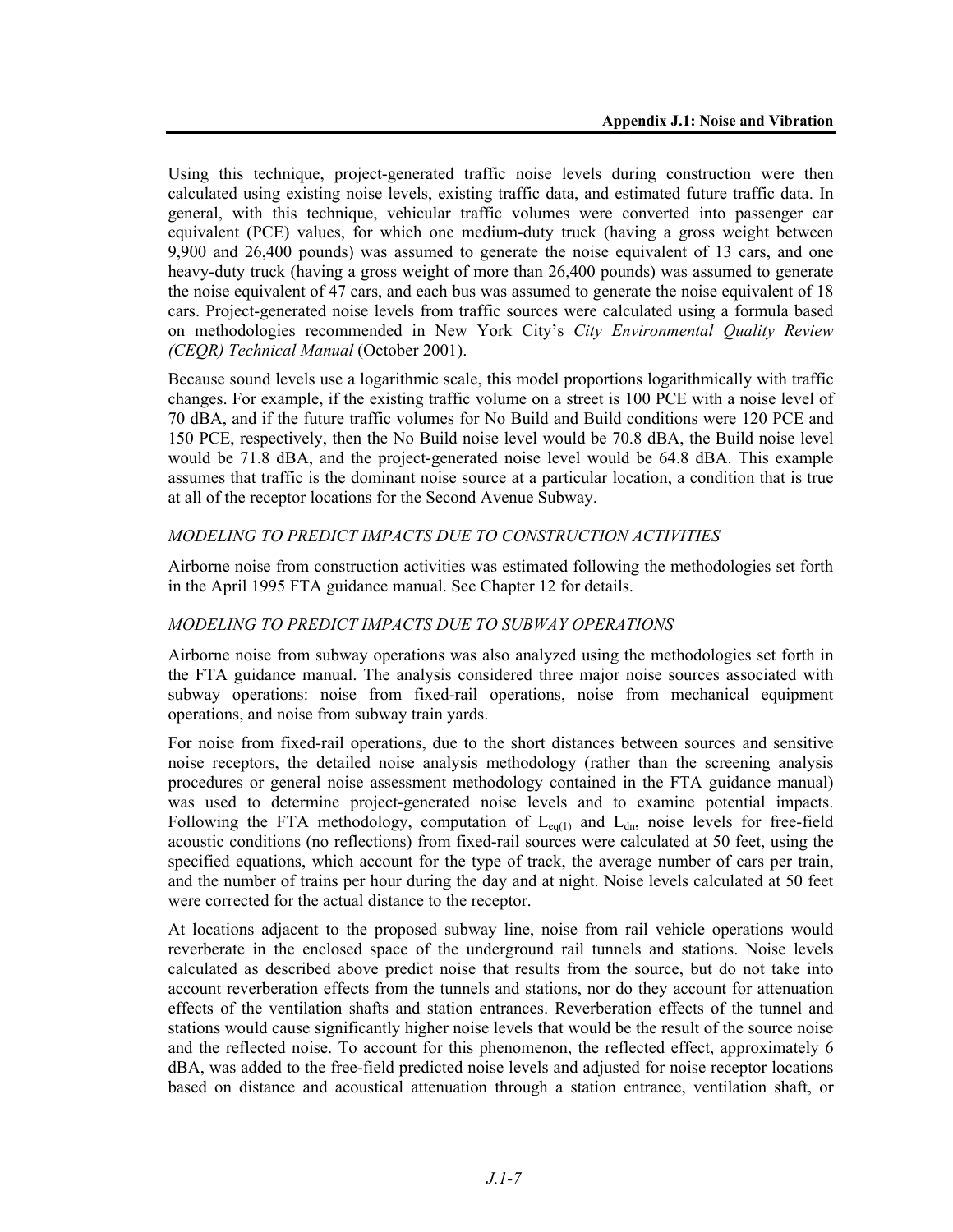subway grating. The analysis assumes that the design of these system elements would provide approximately 20 to 25 dBA attenuation.

For noise from rail storage yards, the general noise assessment methodology, rather than the screening analysis procedures contained in the FTA guidance manual, was used to determine project-generated noise levels and to examine potential impacts. Following the FTA methodology, computation of  $L_{eq(1)}$  and  $L_{dn}$ , noise levels for free-field acoustic conditions (no reflections) from fixed-rail sources were calculated at 50 feet, using the same equations described above for fixed-rail operations. Noise levels calculated at 50 feet from the equations were similarly corrected for distance.

### **EXISTING CONDITIONS: AIRBORNE NOISE**

As described above, continuous 24-hour noise was measured at receptor sites 1, 3, 6, 7, 11, 13, and 16; at receptor sites 2, 4, 5, 8, 9, 10, 12, 14, 15, and 17, measurements were made during four 20-minute periods for the AM peak, midday, PM peak, and the night. Measured  $L_{eq(1)}$  and L<sub>dn</sub> noise levels for the 24-hour continuous measurement receptor sites are shown in Table J.1-3, and measured  $L_{eq(1)}$  for the peak periods and calculated  $L_{dn}$  noise levels for the other receptor sites are shown in Table J.1-4. As shown in the tables, the measured noise levels are relatively high and reflect the study area's high level of vehicular activity.

In addition to the measurements shown in Tables J.1-3 and J.1-4, 10-minute measurements were made throughout the AM and PM peak hours at receptor site 12 to confirm that the 20-minute measured noise levels are representative of 1-hour measured levels. The 10-minute measurements and the corresponding calculated 20-minute and 1-hour L<sub>eq</sub> noise levels are shown in Table J.1-5. All of the 20-minute measured values are within 1 dBA of the 1-hour value.

### **FUTURE CONDITIONS COMMON TO ALL ALTERNATIVES: AIRBORNE NOISE**

In the future, traffic volumes throughout the study area are expected to increase by approximately 0.5 percent per year, which will cause small increases in ambient noise levels (for more information on traffic conditions, see Chapter 5D, "Vehicular Traffic"). In addition to general background growth, some discrete projects would also add traffic to the study area and were accounted for in the assessment (see Chapter 5D). Future noise levels were determined using measured existing noise levels and the previously described traffic noise modeling methodology. Table 12-4 in Chapter 12 shows maximum predicted  $L_{eq(1)}$  and  $L_{dn}$  noise levels in the year 2025 without the proposed Second Avenue.

### **CONSTRUCTION IMPACTS OF THE PROJECT ALTERNATIVES: AIRBORNE NOISE**

The No Build Alternative would not involve construction activities, and therefore would not increase noise levels related to construction.

As described in Chapter 12, the project would unavoidably create significant adverse airborne noise impacts because of the nature of the construction activities and because of their proximity to residences and other sensitive uses.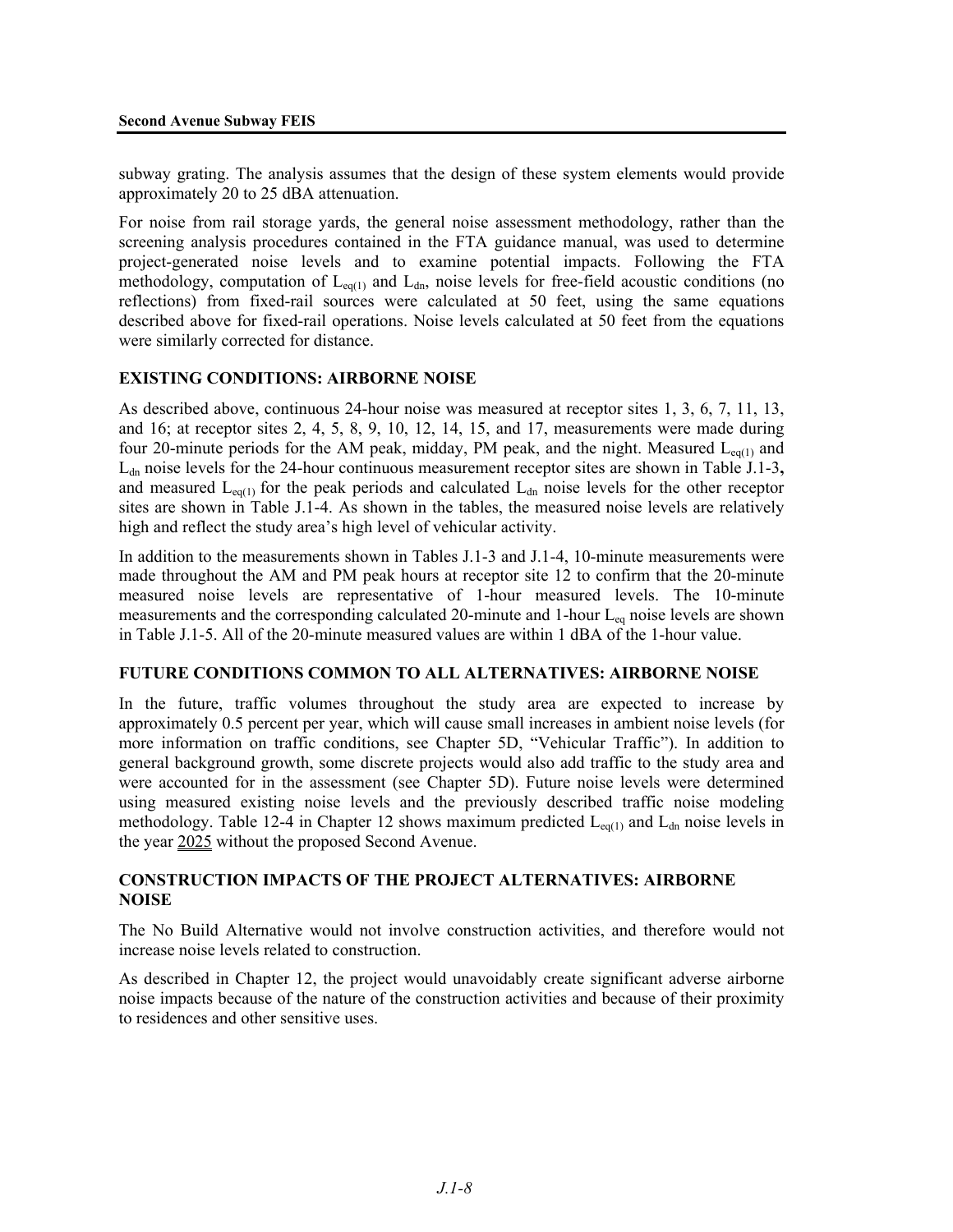| Measured 24-Hour Existing Folse Ecvels |                                                         |                                                         |                                    |                                                                           |                                     |                                                                             |                                                          |
|----------------------------------------|---------------------------------------------------------|---------------------------------------------------------|------------------------------------|---------------------------------------------------------------------------|-------------------------------------|-----------------------------------------------------------------------------|----------------------------------------------------------|
| Hour<br><b>Ending</b>                  | Site 1<br><b>Measured</b><br>$L_{eq(1)}$ Noise<br>Level | Site 3<br><b>Measured</b><br>$L_{eq(1)}$ Noise<br>Level | Site 6<br><b>Measured</b><br>Level | Site 7<br><b>Measured</b><br>$L_{eq(1)}$ Noise $L_{eq(1)}$ Noise<br>Level | Site 11<br><b>Measured</b><br>Level | Site 13<br><b>Measured</b><br>$L_{eq(1)}$ Noise $ L_{eq(1)}$ Noise<br>Level | Site 16<br><b>Measured</b><br>$L_{eq(1)}$ Noise<br>Level |
| 01:00 AM                               | 68.7                                                    | 72.1                                                    | 67.8                               | 73.5                                                                      | 78.0                                | 68.1                                                                        | 67.3                                                     |
| 02:00 AM                               | 67.7                                                    | 71.4                                                    | 67.4                               | 73.5                                                                      | 70.8                                | 66.7                                                                        | 64.5                                                     |
| 03:00 AM                               | 66.5                                                    | 70.1                                                    | 68.9                               | 72.1                                                                      | 71.2                                | 69.4                                                                        | 63.6                                                     |
| 04:00 AM                               | 63.7                                                    | 70.6                                                    | 70.8                               | 73.4                                                                      | 73.0                                | 68.2                                                                        | 63.9                                                     |
| 05:00 AM                               | 66.3                                                    | 73.0                                                    | 72.1                               | 74.0                                                                      | 74.3                                | 71.1                                                                        | 66.1                                                     |
| 06:00 AM                               | 72.3                                                    | 75.1                                                    | 73.7                               | 75.8                                                                      | 78.5                                | 73.2                                                                        | 68.3                                                     |
| 07:00 AM                               | 71.5                                                    | 76.4                                                    | 74.0                               | 78.1                                                                      | 75.7                                | 71.4                                                                        | 70.4                                                     |
| 08:00 AM                               | 73.3                                                    | 77.4                                                    | 73.6                               | 79.4                                                                      | 76.5                                | 71.9                                                                        | 72.6                                                     |
| 09:00 AM                               | 70.6                                                    | 71.6                                                    | 72.3                               | 79.3                                                                      | 77.3                                | 73.5                                                                        | 71.5                                                     |
| 10:00 AM                               | 69.9                                                    | 68.9                                                    | 71.1                               | 79.8                                                                      | 75.7                                | 71.6                                                                        | 70.3                                                     |
| 11:00 AM                               | 71.1                                                    | 77.8                                                    | 73.3                               | 78.0                                                                      | 75.3                                | 72.4                                                                        | 69.2                                                     |
| Noon                                   | 69.4                                                    | 74.6                                                    | 69.4                               | 82.2                                                                      | 75.4                                | 70.7                                                                        | 72.1                                                     |
| 01:00 PM                               | 68.7                                                    | 72.8                                                    | 71.4                               | 77.8                                                                      | 74.8                                | 70.4                                                                        | 71.7                                                     |
| 02:00 PM                               | 69.0                                                    | 76.3                                                    | 70.8                               | 76.5                                                                      | 76.4                                | 70.9                                                                        | 68.1                                                     |
| 03:00 PM                               | 69.5                                                    | 74.0                                                    | 71.2                               | 84.1                                                                      | 74.5                                | 70.3                                                                        | 68.0                                                     |
| 04:00 PM                               | 69.3                                                    | 73.4                                                    | 71.6                               | 80.1                                                                      | 75.5                                | 72.4                                                                        | 68.1                                                     |
| 05:00 PM                               | 71.0                                                    | 74.4                                                    | 71.8                               | 82.6                                                                      | 74.1                                | 70.0                                                                        | 68.8                                                     |
| 06:00 PM                               | 69.7                                                    | 73.4                                                    | 70.7                               | 76.6                                                                      | 74.4                                | 69.8                                                                        | 68.8                                                     |
| 07:00 PM                               | 72.1                                                    | 75.1                                                    | 69.9                               | 74.8                                                                      | 73.7                                | 69.6                                                                        | 68.1                                                     |
| 08:00 PM                               | 72.7                                                    | 72.4                                                    | 72.3                               | 76.6                                                                      | 72.8                                | 69.7                                                                        | 69.4                                                     |
| 09:00 PM                               | 69.5                                                    | 70.2                                                    | 69.6                               | 73.7                                                                      | 75.3                                | 71.5                                                                        | 68.0                                                     |
| 10:00 PM                               | 69.4                                                    | 71.4                                                    | 69.7                               | 74.3                                                                      | 75.2                                | 69.4                                                                        | 67.6                                                     |
| 11:00 PM                               | 69.0                                                    | 70.7                                                    | 67.9                               | 74.4                                                                      | 73.6                                | 68.7                                                                        | 68.1                                                     |
| Midnight                               | 69.6                                                    | 77.7                                                    | 67.9                               | 74.2                                                                      | 72.5                                | 71.3                                                                        | 66.0                                                     |
| $L_{dn}$                               | 75.7                                                    | 80.3                                                    | 77.3                               | 82.4                                                                      | 81.4                                | 76.8                                                                        | 74.0                                                     |

**Table J.1-3 Measured 24-Hour Existing Noise Levels**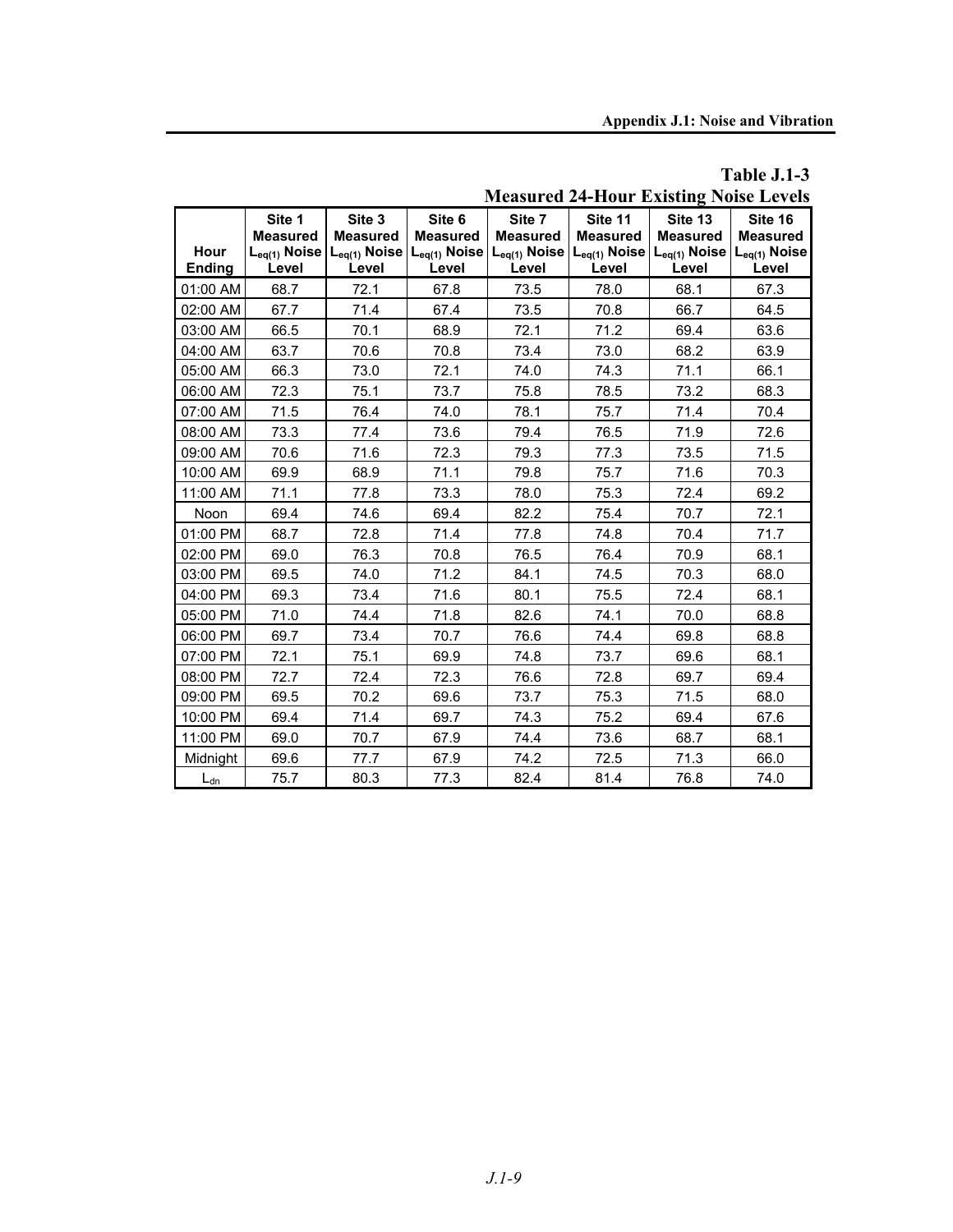| <b>Measured 20-Minute Existing Noise Levels</b>                                                                |                    |                                                   |                                            |                                                      |
|----------------------------------------------------------------------------------------------------------------|--------------------|---------------------------------------------------|--------------------------------------------|------------------------------------------------------|
| <b>Site</b>                                                                                                    | <b>Time Period</b> | Measured L <sub>eq(1)</sub><br><b>Noise Level</b> | Measured $L_{10(1)}$<br><b>Noise Level</b> | <b>FTA Calculated</b><br>L <sub>dn</sub> Noise level |
| $\overline{c}$                                                                                                 | AM Peak            | 73.6                                              | 76.5                                       | 75.6                                                 |
|                                                                                                                | Midday             | 72.9                                              | 75.5                                       |                                                      |
|                                                                                                                | PM Peak            | 72.9                                              | 76.0                                       |                                                      |
|                                                                                                                | Late night         | 70.8                                              | 73.5                                       |                                                      |
| 4                                                                                                              | AM Peak            | 74.9                                              | 78.5                                       | 77.5                                                 |
|                                                                                                                | Midday             | 75.1                                              | 79.0                                       |                                                      |
|                                                                                                                | PM Peak            | 75.5                                              | 78.5                                       |                                                      |
|                                                                                                                | Late night         | 72.6                                              | 75.5                                       |                                                      |
| 5                                                                                                              | AM Peak            | 75.6                                              | 78.0                                       | 75.0                                                 |
|                                                                                                                | Midday             | 73.9                                              | 77.0                                       |                                                      |
|                                                                                                                | PM Peak            | 73.3                                              | 76.0                                       |                                                      |
|                                                                                                                | Late night         | 69.6                                              | 73.0                                       |                                                      |
| 8                                                                                                              | AM Peak            | 66.4                                              | 68.5                                       | 67.8                                                 |
|                                                                                                                | Midday             | 63.3                                              | 65.5                                       |                                                      |
|                                                                                                                | PM Peak            | 64.5                                              | 66.0                                       |                                                      |
|                                                                                                                | Late night         | 63.3                                              | 65.0                                       |                                                      |
| 9                                                                                                              | AM Peak            | 75.9                                              | 79.0                                       | 78.4                                                 |
|                                                                                                                | Midday             | 76.6                                              | 79.5                                       |                                                      |
|                                                                                                                | PM Peak            | 76.3                                              | 79.0                                       |                                                      |
|                                                                                                                | Late night         | 73.4                                              | 76.0                                       |                                                      |
| 10                                                                                                             | AM Peak            | 78.6                                              | 81.5                                       | 77.7                                                 |
|                                                                                                                | Midday             | 75.7                                              | 78.5                                       |                                                      |
|                                                                                                                | PM Peak            | 77.8                                              | 80.0                                       |                                                      |
|                                                                                                                | Late night         | 72.5                                              | 76.2                                       |                                                      |
| 12                                                                                                             | AM Peak            | 75.3 *                                            | 80.0                                       | 78.1                                                 |
|                                                                                                                | Midday             | 76.8                                              | 80.0                                       |                                                      |
|                                                                                                                | PM Peak            | 73.6 *                                            | 76.6                                       |                                                      |
|                                                                                                                | Late night         | 73.0                                              | 76.5                                       |                                                      |
| 14                                                                                                             | AM Peak            | 72.1                                              | 75.5                                       | 73.9                                                 |
|                                                                                                                | Midday             | 70.6                                              | 73.5                                       |                                                      |
|                                                                                                                | PM Peak            | 69.7                                              | 73.0                                       |                                                      |
|                                                                                                                | Late night         | 69.3                                              | 72.5                                       |                                                      |
| 15                                                                                                             | AM Peak            | 66.8                                              | 68.0                                       | 66.9                                                 |
|                                                                                                                | Midday             | 62.6                                              | 64.5                                       |                                                      |
|                                                                                                                | PM Peak            | 62.3                                              | 64.0                                       |                                                      |
|                                                                                                                | Late night         | 62.4                                              | 64.5                                       |                                                      |
| 17                                                                                                             | AM Peak            | 74.7                                              | 77.5                                       | 76.0                                                 |
|                                                                                                                | Midday             | 72.9                                              | 75.5                                       |                                                      |
|                                                                                                                | PM Peak            | 70.9                                              | 74.0                                       |                                                      |
|                                                                                                                | Late night         | 71.3                                              | 73.0                                       |                                                      |
| Note: * Indicates the 20-minute noise level values calculated based on the<br>10-minute measured noise levels. |                    |                                                   |                                            |                                                      |

**Table J.1-4**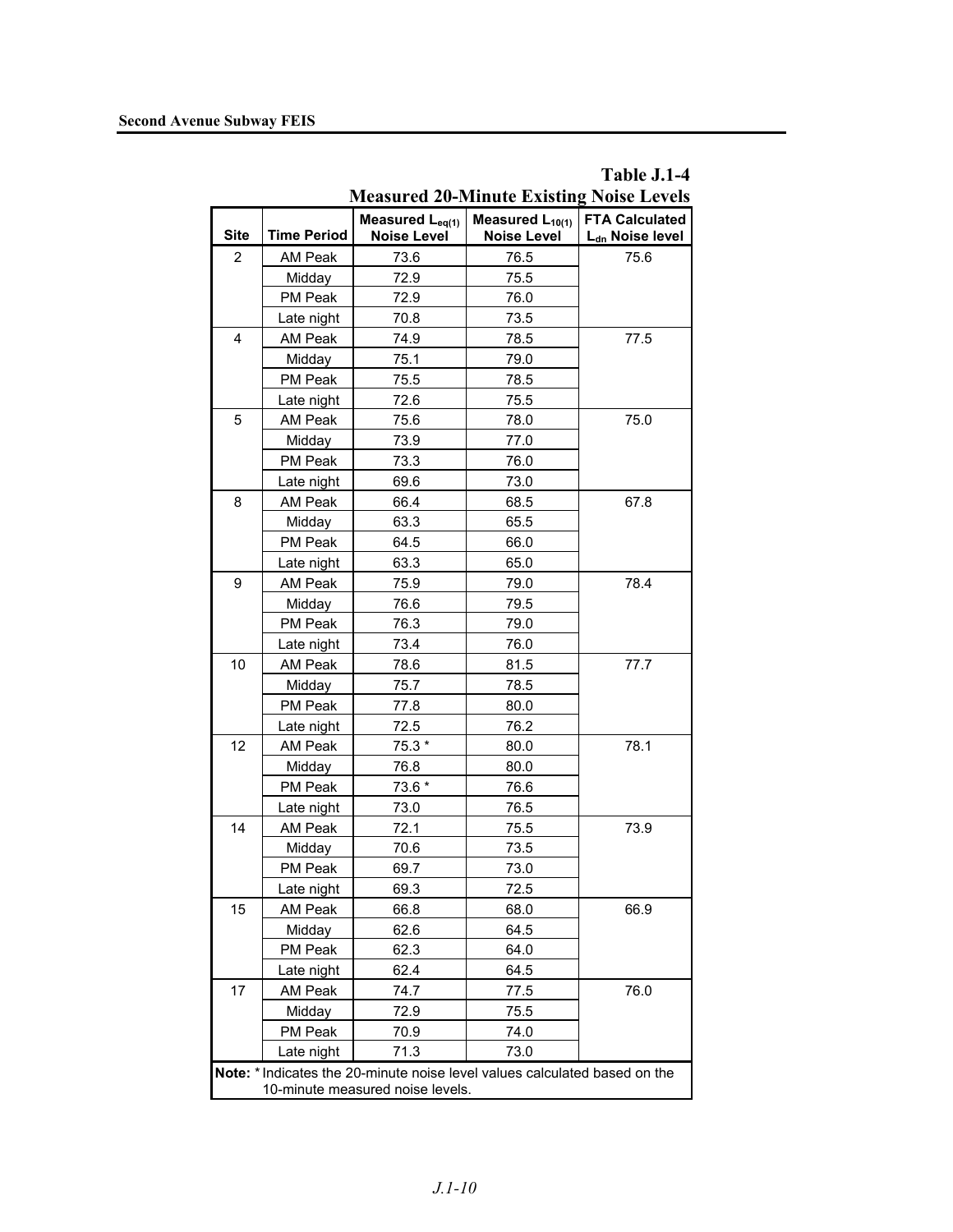|                    | and Hourly $L_{eq}$ Noise Levels at Site 12 |                              |                                          |  |
|--------------------|---------------------------------------------|------------------------------|------------------------------------------|--|
| <b>Time Period</b> | 10-Minute<br>Lea Noise Level                | 20-Minute<br>Lea Noise Level | Hourly<br>L <sub>eq</sub> Noise<br>Level |  |
| AM Peak            | 74.9                                        | 74.9                         | 75.3                                     |  |
|                    | 74.9                                        |                              |                                          |  |
|                    | 74.4                                        | 75.3                         |                                          |  |
|                    | 76.1                                        |                              |                                          |  |
|                    | 76.2                                        | 75.6                         |                                          |  |
|                    | 74.9                                        |                              |                                          |  |
| <b>PM Peak</b>     | 73.3                                        | 73.3                         | 73.6                                     |  |
|                    | 73.3                                        |                              |                                          |  |
|                    | 72.4                                        | 72.9                         |                                          |  |
|                    | 73.4                                        |                              |                                          |  |
|                    | 75.0                                        | 74.6                         |                                          |  |
|                    | 74.1                                        |                              |                                          |  |

# **Table J.1-5 Comparison of 10-Minute, 20-Minute,**

Typical noise levels for construction equipment that may be used during construction of the new subway are presented in Table J.1-6. Noise from construction equipment is regulated by EPA noise emission standards. These federal requirements mandate that certain classifications of construction equipment and motor vehicles meet specified noise emission standards. MTA and NYCT would ensure that this regulation would be carefully followed.

NYCT is committed to developing and implementing an extensive mitigation program to reduce and alleviate the proposed project's impacts. The potential measures currently under consideration to mitigate airborne noise impacts are discussed in Chapter 12.

### **PERMANENT IMPACTS OF THE PROJECT ALTERNATIVES: AIRBORNE NOISE**

An analysis was conducted to evaluate the potential effects from noise due to fixed-rail operations and mechanical equipment operations (e.g., supply and exhaust fans, climate conditioning equipment, and vents), and noise from the existing 36th-38th Street Yard. Noise at this location was analyzed using the methodologies previously described.

### *NOISE FROM SUBWAY OPERATIONS IN MANHATTAN*

As discussed in Chapter 12 and presented in detail in Table 12-7, all of the predicted 2025 noise levels once the subway is operational would be well below the impact criteria, and these sources would not be expected to perceptibly increase ambient noise levels. The maximum change in Build  $L_{dn}$  and  $L_{eq(1)}$  noise levels, when compared with No Build noise levels, would be less than 1 dBA*.* These changes would be insignificant and imperceptible.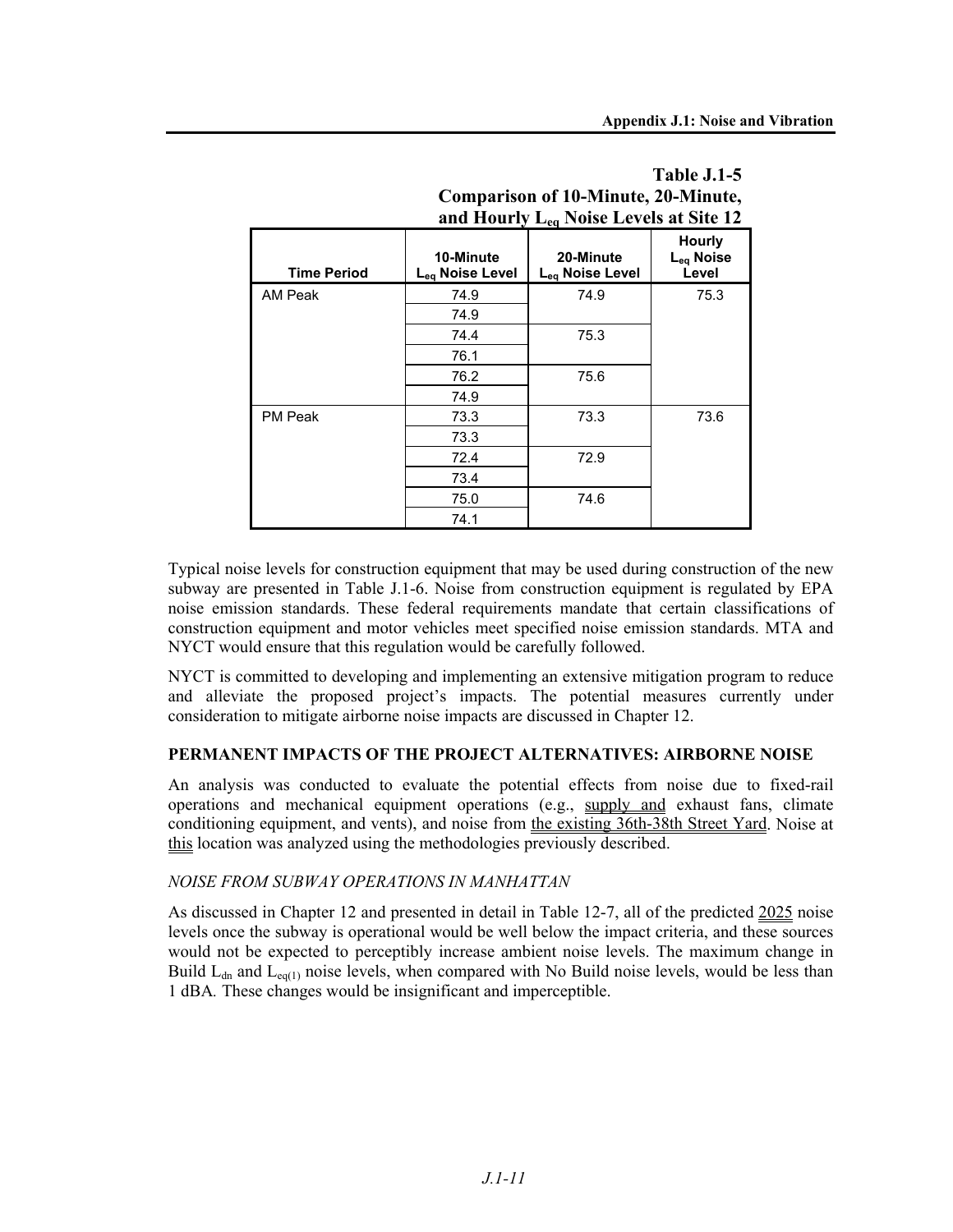| Construction Equipment Noise Emission Levels<br><b>Typical Noise Level (dBA)</b> |                     |  |  |
|----------------------------------------------------------------------------------|---------------------|--|--|
| <b>Equipment</b>                                                                 | 50 feet from source |  |  |
| Air compressor                                                                   | 81                  |  |  |
| <b>Backhoe</b>                                                                   | 80                  |  |  |
| <b>Bulldozer</b>                                                                 | 85                  |  |  |
| Compactor                                                                        | 82                  |  |  |
| <b>Concrete Mixer</b>                                                            | 85                  |  |  |
| Concrete Pump                                                                    | 82                  |  |  |
| Concrete Vibrator                                                                | 76                  |  |  |
| Crane, Derrick                                                                   | 88                  |  |  |
| Crane, Mobile                                                                    | 83                  |  |  |
| Drilling Rig                                                                     | 106                 |  |  |
| Generator                                                                        | 81                  |  |  |
| Grader                                                                           | 85                  |  |  |
| Impact Wrench                                                                    | 85                  |  |  |
| Jack Hammer                                                                      | 88                  |  |  |
| Loader                                                                           | 85                  |  |  |
| Paver                                                                            | 89                  |  |  |
| Pile Driver (Impact)                                                             | 101                 |  |  |
| Pile Driver (Sonic)                                                              | 96                  |  |  |
| Pneumatic Tool                                                                   | 85                  |  |  |
| Pump                                                                             | 76                  |  |  |
| Rail Saw                                                                         | 90                  |  |  |
| <b>Rock Drill</b>                                                                | 98                  |  |  |
| Roller                                                                           | 74                  |  |  |
| Saw                                                                              | 76                  |  |  |
| Scarifier                                                                        | 83                  |  |  |
| Scraper                                                                          | 89                  |  |  |
| Shovel                                                                           | 82                  |  |  |
| Spike Driver                                                                     | 77                  |  |  |
| <b>Tie Cutter</b>                                                                | 84                  |  |  |
| <b>Tie Handler</b>                                                               | 80                  |  |  |
| Tie Inserter<br>85                                                               |                     |  |  |
| <b>Truck</b><br>88                                                               |                     |  |  |
| Source:<br>Transit Noise and Vibration Impact Assessment, FTA,<br>April 1995.    |                     |  |  |

# **Table J.1-6 Construction Equipment Noise Emission Levels**

### *NOISE AT TRAIN STORAGE YARDS*

<u>.</u>

As described in Chapter 12, an analysis was also conducted of the increase in noise that would occur at the existing 36th-38th Street Yard<sup>1</sup> in Brooklyn as a result of the new Second Avenue Subway. The 36th-38th Street Yard is currently used for work trains and storage of a small number of passenger trains.

<sup>&</sup>lt;sup>1</sup> The potential expansion to the Coney Island Yard discussed in the SDEIS has been eliminated from further consideration as a result of continuing engineering investigations.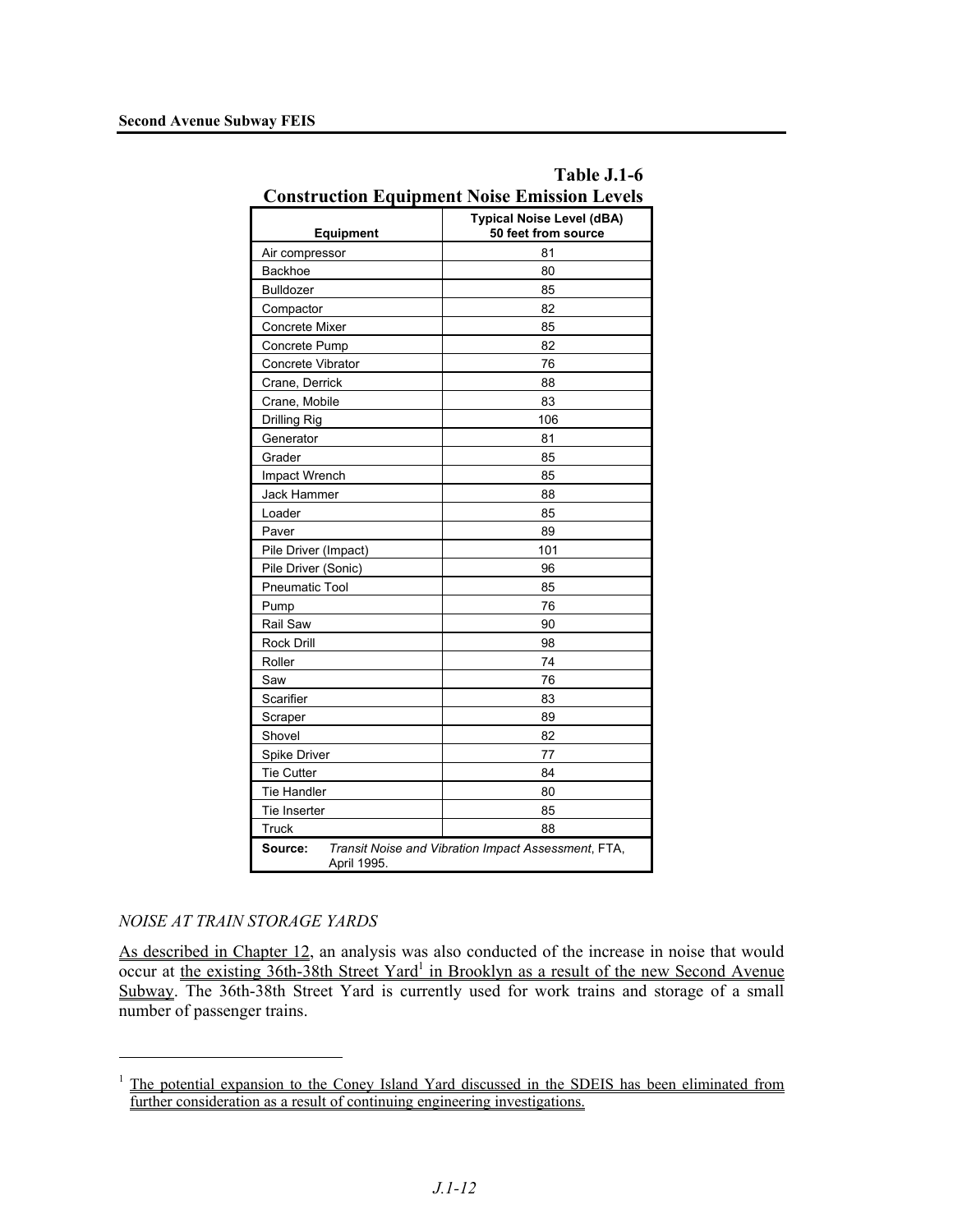**Table J.1-7**

As previously discussed, the potential for noise impacts due to the yard operations from the proposed Second Avenue Subway were assessed using the general noise assessment procedures outlined in FTA's guidance manual. Table J.1-7 shows the train input data used for the analysis. Given the small number of electric trains that would be stored at the 36th-38th Street Yard and the small increase in noise that would be expected as a result, no measured data were collected at receptor locations near the yard. In such cases, for purposes of a general assessment, the FTA allows existing noise levels to be estimated based on either distance from interstate highways, other roadways, or rail lines, or on population density. Using the FTA procedures, existing  $L_{eq(1)}$ and  $L_{dn}$  noise levels were estimated to be approximately 65 dBA.

**Number of Trains Analyzed for the Potential Brooklyn Storage Yard Project-Generated (Build) Number of Trains**  Rail Yard **Peak Hour 7AM - 10 PM 10 PM - 7 AM** 36th-38th Street Yard 8 8 8

### **AIRBORNE NOISE MITIGATION**

See Chapter 12 for a discussion of mitigation of airborne noise during construction and operation of the Second Avenue Subway.

### **C. VIBRATION AND GROUND-BORNE NOISE**

### **INTRODUCTION**

Construction activities and subway operations have the potential for producing high vibration levels that may be perceptible. Some construction activities have the potential to generate vibration levels enough to cause architectural and structural damage. Even where vibration levels are lower or imperceptible, vibrations can nonetheless produce ground-borne noise.

Construction activities typically producing the highest vibration and ground-borne noise levels are those involving the use of impact equipment or blasting. In terms of operations, subway trains have the potential to produce high vibration levels, since rail vehicles contact a rigid steel rail with steel wheels. Train wheels rolling on the steel rails create vibration energy that is transmitted into the track support system. The amount of vibrational energy is strongly dependent on such factors as how smooth the wheels and rails are, and the vehicle suspension system and the resiliency of the rails' installation hardware. The vibration of the track structure "excites" the adjacent ground, creating vibration waves that propagate through the various soil and rock strata to the foundations of nearby buildings. As the vibration propagates from the foundation through the remaining building structure, certain resonant, or natural, frequencies of various components of the building are excited.

The effects of ground-borne vibration may include discernable rattling of windows, and shaking of items on shelves or hanging on walls. In extreme cases, the vibration can cause damage to buildings. The vibration of floors and walls may cause perceptible vibration, rattling of such items as windows or dishes on shelves. The vibration of building surfaces and objects within the building can also result in a low-frequency rumble noise. The rumble is the noise radiated from the vibration of the room surfaces, even when the vibration itself cannot be felt. This is called ground-borne noise.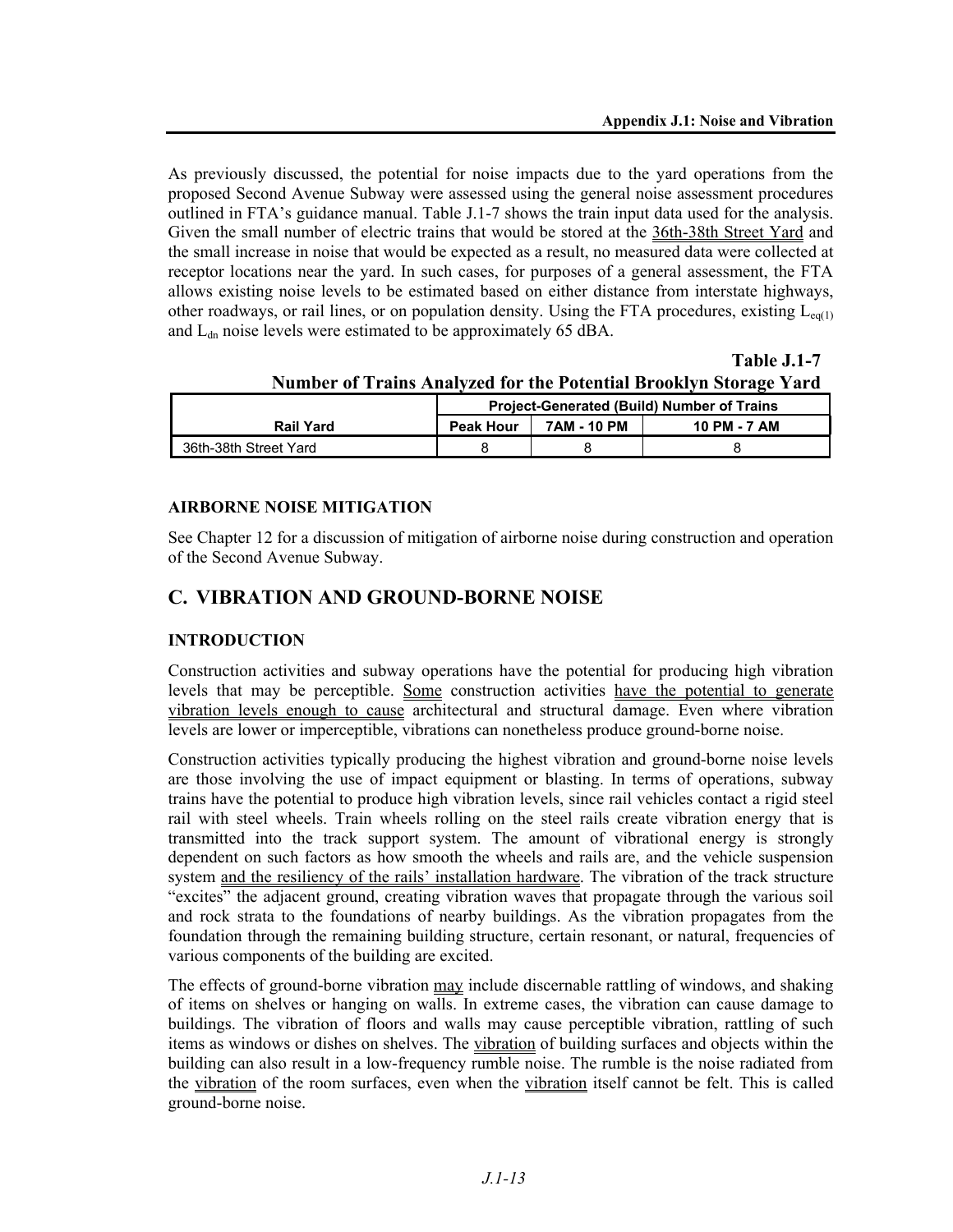The vibration analysis for the proposed project was performed using the procedures described in the FTA guidance manual, *Transit Noise and Vibration Impact Assessment*, April 1995. These include measures to assess impacts both during construction and operation. To examine potential impacts during construction, the FTA guidance document provides a screening procedure to determine the magnitude of vibratory levels so that they can be compared to vibration damage threshold criteria to determine the potential for significant impacts and whether mitigation measures may be necessary to prevent damage to buildings. To examine potential impacts during operation, the FTA guidance document (similar to the approach for assessing noise) lays out a three-step approach for the analysis of vibration and ground-borne noise: a screening procedure, a general assessment methodology, and a detailed analysis methodology. The screening procedure is used to determine whether any vibration sensitive receivers are within distances where impacts are likely to occur; the general assessment methodology is used to determine locations or rail segments where there is the potential for impacts; and the detailed analysis methodology is used to predict impacts and evaluate the effectiveness of mitigation with greater precision than can be achieved with the general assessment. The detailed vibration analysis methodology requires rail-system-specific and site-specific data on the specific vibration levels generated by the proposed rail equipment (referred to as "force density," since they represent the actual force applied to the ground by the train); the effects of site-specific geology at the project alignment on the propagation of vibration (referred to as "transfer mobility"); and the ability of specific building foundations to transmit that vibration (which depends on the building "coupling" or connection to the ground). These factors are determined through detailed field measurements, which are typically performed as part of the design process, when the general vibration assessment prepared as part of the DEIS process indicates that a proposed facility could cause potential impacts.

### **IMPACT CRITERIA AND METHODOLOGY FOR VIBRATION AND GROUND-BORNE NOISE**

### *VIBRATION FUNDAMENTALS*

Vibrations consist of rapidly fluctuating motions in which the object moves in equal distances from its initial starting point, so that there is no "net" movement. Any object can vibrate in three dimensions: directions: vertical, horizontal, and lateral. It is common to describe vibration levels in terms of velocity, which represents the instantaneous speed of the vibration movement at a point on the object that is displaced. This descriptor is used to assess damage to building (typically evaluated in terms of peak particle velocity, or the maximum instantaneous velocity, since this determines the stress being placed on a building).

This measure is not used to evaluate human perception and response to vibration, however. To capture the human perception, another type of average is used, known as the root mean square (rms) amplitude. This calculated number represents the average of the range of vibration motion in a way that represents human perception.

### *Measurement of Vibration Levels*

The root mean square of a vibration signal is the average of the squared amplitude of the signal over a given time period (usually 1 second). The rms velocity is normally described in inches per second in the United States and meters per second in the rest of the world.

Decibel notation is in common use for vibration level, defined as: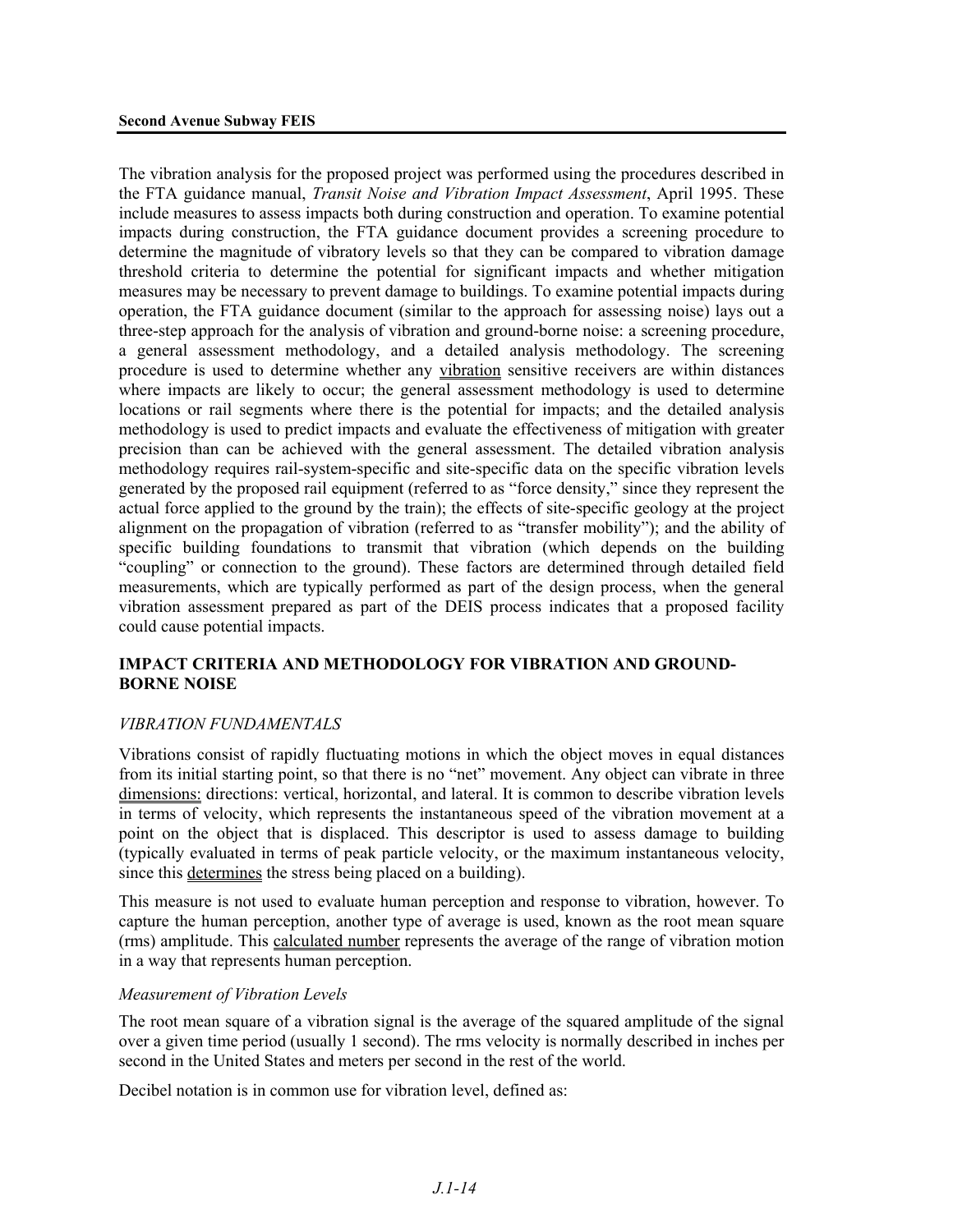$Lv = 20 \text{ x } log_{10} (V / V_{ref}),$ 

where  $L_v$  is the velocity level in decibels, V is the rms velocity amplitude, and  $V_{ref}$  is the reference velocity amplitude. All vibration levels in this document are referenced to 1 x  $10^{-6}$ inches per second. "Vdb" is used in this document for vibration decibels to reduce the potential for confusion with noise decibels.

### *Effect of Propagation Path*

Vibrations are transmitted from the source to the ground, and propagate through the ground to the receiver. Soil conditions have a strong influence on the levels of ground-borne vibration. Stiff soils, such as some clay and rock, transmit vibrations over substantial distances. Sandy soils, wetlands, and groundwater tend to absorb movement and thus reduce vibration transmission. Because subsurface conditions vary widely, there is no way to accurately model the propagation path through soil. Therefore, vibration levels are most accurately determined as close to the source as possible. However, soil conditions give an important insight to the eventual propagation of vibrations to neighboring sites. Preliminary information available on the location of bedrock along the project alignment was used to estimate the effect of the vibration propagation paths for the proposed subway in the general assessment conducted.

### *VIBRATION PREDICTION METHODOLOGY*

### *Modeling to Predict Impacts Due to Construction Activities*

The FTA guidance manual provides some simple screening methodologies for determining where there is a significant potential for impact from construction activities. Such activities include pile driving, demolition, drilling, excavation, or blasting in close proximity to sensitive structure. The procedure includes: (1) selecting the equipment and determining the vibratory levels at a reference distance of 25 feet; (2) determining peak particle velocity at a receptor location using a formula that accounts for the peak particle velocity of the equipment and the distance from the receptor; and (3) if consideration of annoyance or interference with vibrationsensitive activities is of concern, estimate the vibration level and apply the vibration impact criteria (described in Chapter 12).

### *Modeling to Predict Impacts Due to Subway Operations*

Similar to the approach for noise, FTA's guidance document lays out a three-step approach for the analysis of vibration and ground-borne noise. The first step is to perform a screening analysis to determine if the project has any potential for vibration impact. The screening analysis is based on the distance between the source and receiver. If, based on the screening analysis, the potential for impacts exists, the next step is to perform a general vibration assessment. The general vibration assessment estimates the vibration level at specific locations, based on generalized ground surface vibration curves that yield vibration levels as a function of distance from the track centerline, and a series of adjustment factors affecting the vibration source (i.e., train speed, crossovers and other special track work, type of transit structure, etc.), factors affecting the vibration path (i.e., geologic conditions that affect vibration propagation), and factors affecting the vibration receiver (i.e., floor-to-floor attenuation, amplification due to resonances of floors, walls, and ceilings, and radiated sound). Finally, for areas where the potential for significant impact is identified using the general vibration assessment, a more detailed analysis is performed using test data from sample vehicles and accurate geological data for the affected locations. This detailed analysis is generally performed as part of the design process. For the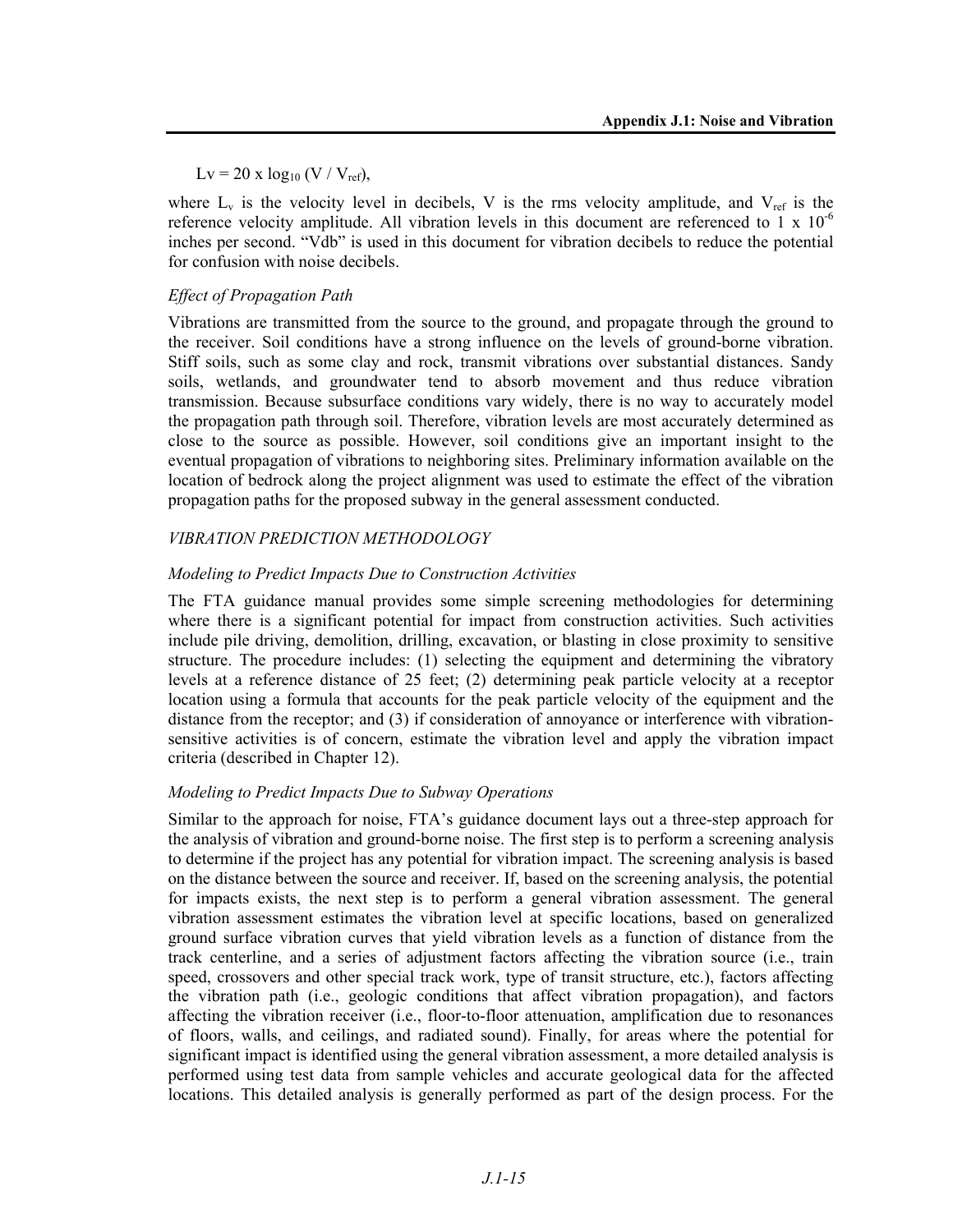Second Avenue Subway SDEIS and FEIS, a general vibration assessment was performed to determine potential impacts of subway operations on nearby land uses. That work consisted of the following steps.

*Identify Sensitive Land Uses Within the Area of Potential Impact.* Sensitive land uses include the following: buildings where low ambient vibration is essential for interior operations, such as hospitals and university research operations (category 1); residences and buildings where people normally sleep (category 2); institutional land uses with primarily daytime use, such as schools, libraries, churches, and offices (category 3); and buildings that can be very sensitive to vibration and noise but do not fit into any of the three categories, such as concert halls, TV studios, recording studios, auditoriums, theaters, etc. (category special). Similar to the noise assessment, different impact criteria are applied to those different land use criteria. For the entire project corridor, sensitive land uses were identified in conjunction with the field surveys undertaken for the SDEIS. For purposes of the analysis, for any building that housed a sensitive use, that use was assumed to be on the ground floor.

*Calculate Unadjusted Ground Vibration Levels.* The unadjusted vibration level was developed assuming rapid transit type system vehicles, as provided in the FTA guidance manual. The level at the affected buildings was determined based on the diagonal distance between the top-of-rail and the building foundation. That distance was then used to identify the unadjusted vibration level based on the generalized ground surface vibration curve for rapid transit vehicles (see Figure J.1-1).

For this analysis, vibration levels were calculated in aggregate for each block along the proposed route. For each block, the worst-case scenario (shortest distance) was assumed and this calculation measured for all buildings on the block. This provides the most conservative estimate of potential impacts on all of the block's buildings.

*Adjustment Factors.* Adjustments to the estimated ground-borne vibration were then made to account for train speed, track system and support, foundation coupling, propagation in soil and rock, the type of subway structure, resonance amplification and basement structure, and radiated sound, as follows:

- *Train Speed.* A speed adjustment was made to the unadjusted vibration level based on the average speed of the proposed train at each block.
- *Track System and Support.* An adjustment was made to account for the locations of crossovers. This adjustment, recommended in the FTA guidance document, is intended to account for the increased vibration at points where trains may switch tracks.
- *Foundation Coupling.* Certain recommended adjustments were based on foundation type, depth of bedrock, and the distance between the foundation depth and the rail depth. Foundation depths of surface buildings were estimated based on building height and type and the depth of the bedrock. Bedrock depths from the surface were taken from the current profiles of the proposed rail alignment, and represent the geological conditions known to the project team at this time. Foundation depths as well as foundation types were estimated relating the building height to the foundation depth:
- *Propagation in Soil and Rock.* A propagation path (i.e., between building foundation and rail) adjustment was made to account for different geologic conditions with efficient propagation factors. As recommended in the FTA guidance manual, if the path was in rock,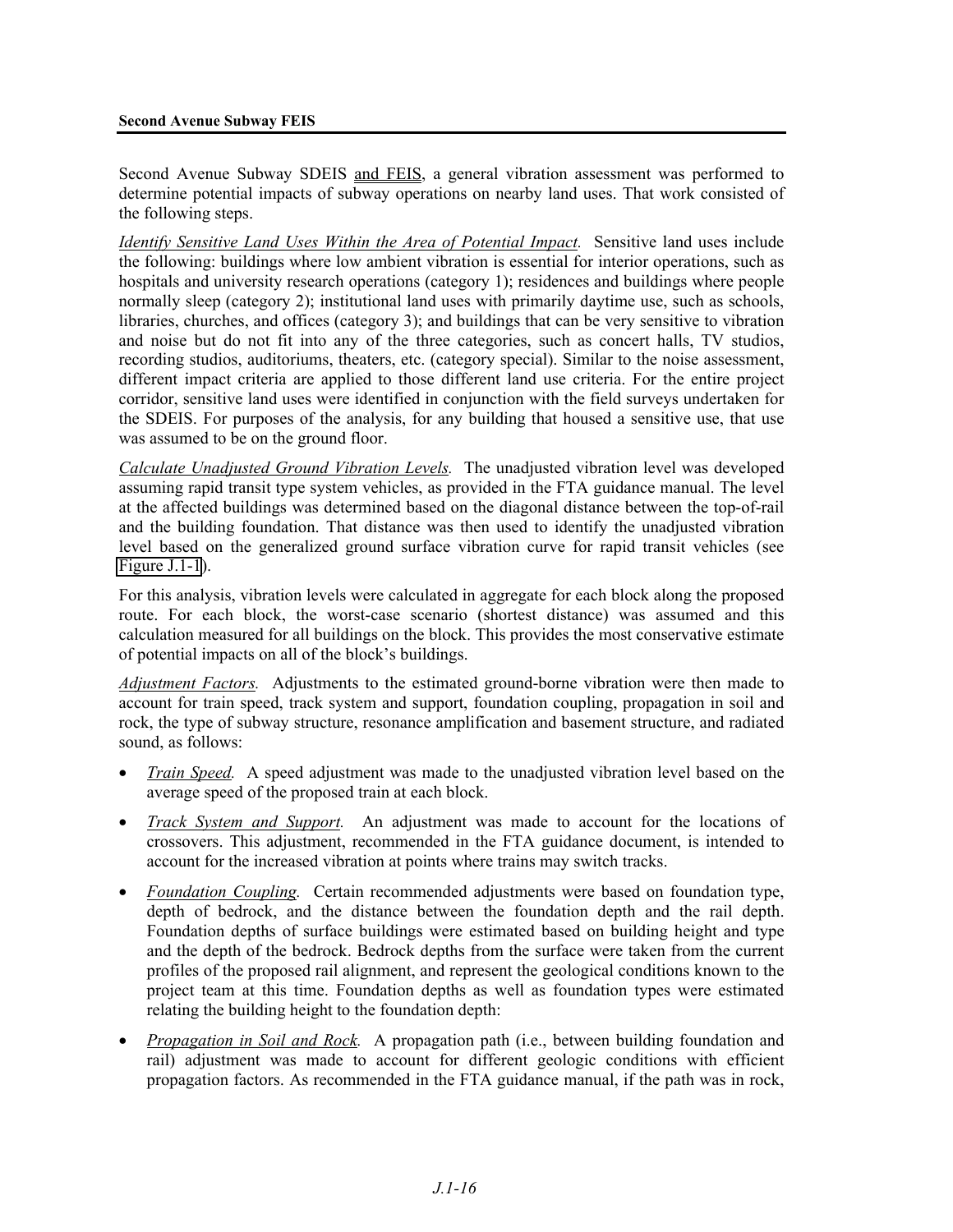VdB increases were as follows: a 2 VdB increase for 50 feet, a 4 VdB increase for 100 feet, a 6 VdB increase for 150 feet, and a 9 VdB increase for 200 feet.

- *Subway Structure.* An adjustment was also made for the type of subway structure proposed. These adjustments, recommended in the FTA guidance document, are intended to account for the mass of a subway structure. The general rule is that vibration levels will be lower for heavier subway structures. The following deductions were made for different subway structures:
	- If the subway structure is the site of a proposed subway station, a 5 VdB reduction was introduced.
	- If the subway structure is proposed for a tunnel constructed using the cut-and-cover construction method, a 3 VdB reduction was introduced.
	- If the subway structure is proposed for a subway tunnel in rock, a 15 VdB reduction was **introduced**
- *Resonance Amplification and Basement Reduction.* Two additional adjustments were also made to the unadjusted vibration levels to account for the way vibration can propagate in a building. As recommended in the FTA guidance document, a 6 VdB amplification due to resonance of floor/wall/ceiling was made to account for the presence of sensitive receptors on the ground floor and a 2 VdB attenuation was introduced for the fact that each building has an assumed basement. In total, a 4 VdB addition was given to every block.
- *Radiated Sound.* A final noise adjustment was made to the adjusted vibration level (VdB) to estimate the ground-borne noise level (dBA). This adjustment for the frequency spectrum, as recommended in the FTA guidance document, accounts for the average vibration amplitude of room surfaces and the acoustical absorption of typical rooms. Following the guidance of FTA's manual, the following adjustments were made, where possible:
	- Low Frequency: In locations where the new subway would be surrounded by cohesiveless sandy soil or whenever a vibration isolation track support system would be used, a 50 VdB deduction was introduced to account for the low-frequency vibration characteristics that would occur.
	- Typical: Based on the detailed vibration measurements performed for the project, a 30 VdB deduction was used for buildings in soil.
	- High Frequency: In locations where the new subway would be founded in rock or where there would be very stiff clayed soil around the structure, a 20 VdB deduction was introduced.

Given the wide variation in soil conditions along the proposed route, if the route subway was not surrounded by bedrock, the more conservative stiff soil deduction was used. Soil tests and maps can provide a per block analysis of the types of soil present if an impact is estimated after the initial analysis.

*Projected Ground-borne Vibration and Noise Levels.* After those adjustments were made, the ground-borne vibration and noise levels for the proposed subway were calculated following the FTA's guidance.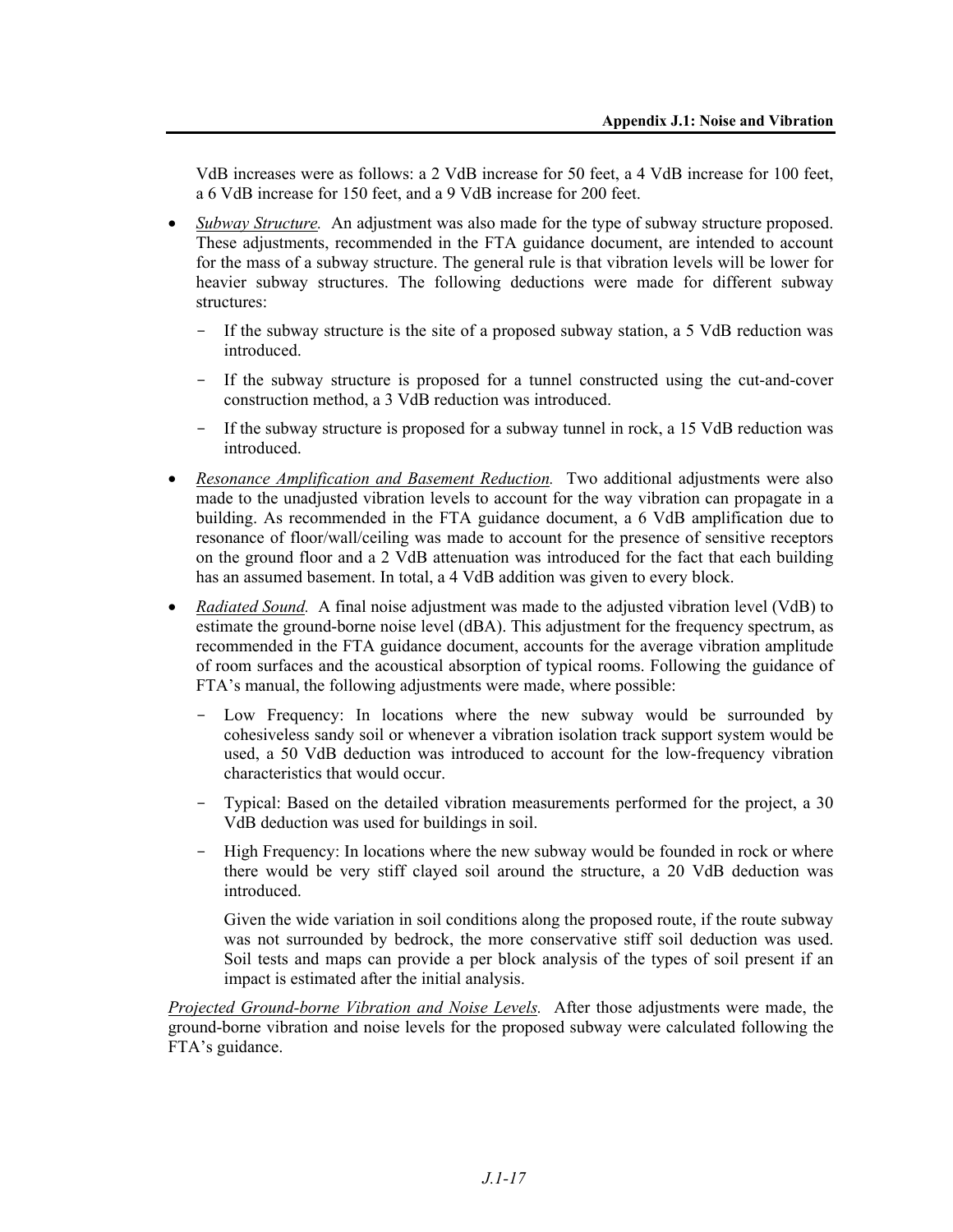### **EXISTING CONDITIONS: VIBRATION AND GROUND-BORNE NOISE**

Currently, throughout most of the Second Avenue Subway corridor, there are no activities that would be expected to produce high vibration or ground-borne noise levels. While there are high traffic volumes at most locations in the corridor, vibration levels are generally not perceptible, even in locations adjacent to major roadways with high bus and truck volumes, except when there are trains operating with untrued wheels or on defective tracks, buses and/or trucks on rough roads, or construction activities involving blasting, impact equipment, or heavy earthmoving equipment.

### **FUTURE CONDITIONS COMMON TO ALL ALTERNATIVES: VIBRATION AND GROUND-BORNE NOISE**

In the future without the Second Avenue Subway, vibration levels are expected to be comparable to those currently existing in the corridor. These levels will be below the levels of perceptibility and below the levels that produce annoyance and interference with activities.

### **CONSTRUCTION IMPACTS OF THE PROJECT ALTERNATIVES: VIBRATION AND GROUND-BORNE NOISE**

Construction activities associated with the proposed Second Avenue Subway would result in varying degrees of ground-borne noise and vibration, depending on the stage of construction, the equipment and construction methods employed, and the distance from the construction to buildings and vibration-sensitive structures. Chapter 12 discusses construction-related vibration and ground-borne noise impacts in detail.

### **PERMANENT IMPACTS OF THE PROJECT ALTERNATIVES: VIBRATION AND GROUND-BORNE NOISE**

For a detailed discussion of the proposed Second Avenue Subway's potential permanent vibration and ground-borne noise impacts, see Chapter 12.

A summary of the locations and ground-borne vibration and noise levels where the FTA impact criteria are exceeded and where impacts would be created based on project plans as of May 2003 is provided in Table J.2-1, with more details provided in Table J.2-2. This analysis does not assume the implementation of any mitigation measures or special design features which, if implemented, would reduce these levels. Potential mitigation measures currently under study are discussed in Chapter 12.

### **VIBRATION AND GROUND-BORNE NOISE MITIGATION**

Chapter 12 describes the variety of mitigation measures NTCT is exploring to minimize vibration and ground-borne noise impacts during construction and operation of the proposed project.

Additional details on mitigation measures to address potential construction-related impacts during drill and controlled blasting and other general vibration control measures are presented below.

### *Drilling and Controlled Blasting*

As discussed in Chapter 12, NYCT will require that a specification be inserted into construction contracts with regard to blasting operations requiring the contractor to implement a monitoring